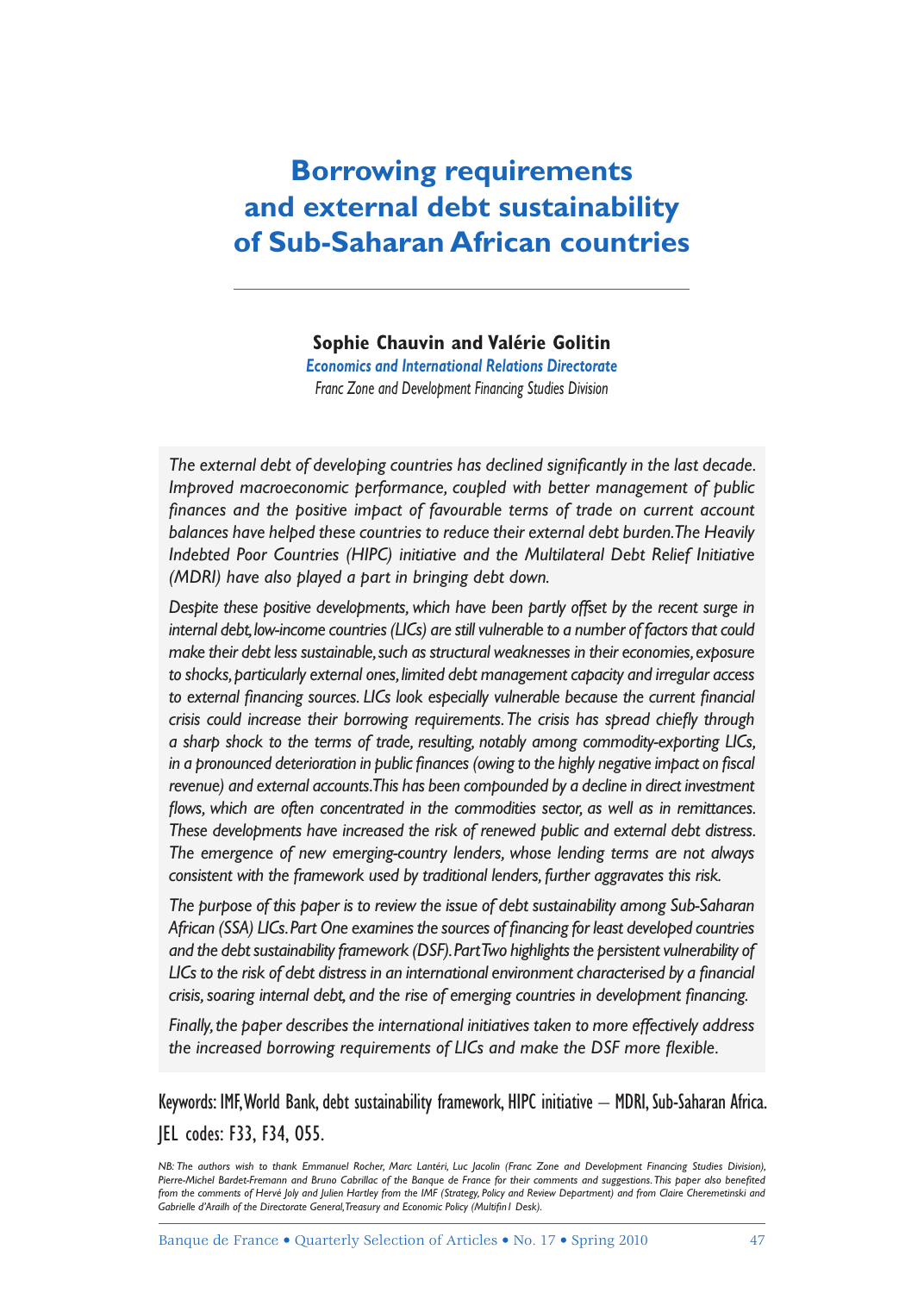# **1| Debt sustainability: a decisive issue for LICs as borrowing increases**

# **1|1 Debt situation of LICs in Sub-Saharan Africa**

## A variety of financing approaches

Low-income countries (LICs) need to borrow substantial amounts to finance their development. Because local savings are generally insufficient (22.7% of GDP on average in Sub-Saharan Africa (SSA) in 2008, compared with  $47.7\%$  in developing Asia, cf. Table 1), local financial markets are underdeveloped and access to international financial markets is limited, LICs only have three main sources of financing to cover their borrowing requirements: foreign direct investment (FDI), remittances and public development aid, in the shape of grants or loans.

Obviously, the financing method has an impact on the sustainability of a country's debt. It is generally agreed, for example, that FDI is a preferred kind of financing, insofar as it may be accompanied by technology transfers and could potentially create jobs. Also, FDI flows are less volatile than private capital flows. They may nevertheless result in a long-term transfer of resources that exceeds that of a conventional loan.

Borrowing creates future commitments and necessitates being in a position to generate sufficient income to make regular payments. From an economic and financial perspective, debt financing is however more appropriate than grants when it does not affect the country's solvency and when the interest rate paid is lower than the growth rate of the economy. In the case of LICs

|                              | 1990 | 2000 | 2005 | 2008 |
|------------------------------|------|------|------|------|
| Sub-Saharan Africa           | 17.1 | 17.6 | 18.9 | 22.7 |
| North Africa and Middle East | 21.8 | 31.3 | 41.1 | 41.6 |
| Developing Asia              | 29.0 | 31.1 | 41.3 | 47.7 |
| Newly Industrialised Asia    | 34.4 | 31.7 | 31.4 | 32.1 |
| Latin America                | 18.6 | 19.0 | 22.0 | 22.1 |
| CIS (excluding Russia)       | 19.2 | 17.5 | 26.3 | 28.5 |
| India                        | 22.7 | 23.8 | 33.4 | 37.0 |
| China                        | 39.2 | 36.8 | 51.2 | 58.9 |
| <b>OECD</b>                  | 22.2 | 21.5 | 20.0 | 19.3 |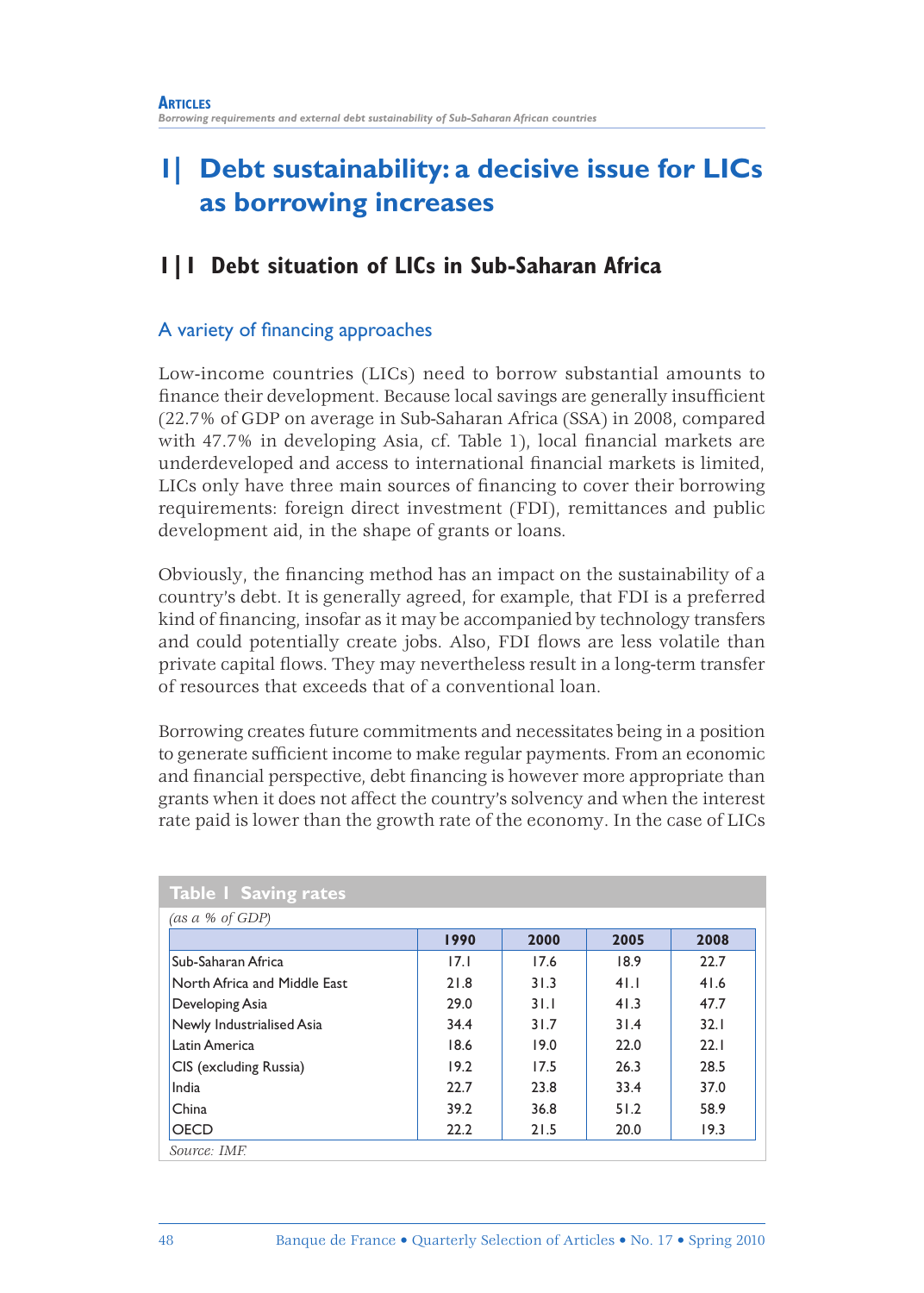whose public resources, particularly fiscal, are limited, concessional loans<sup>1</sup> can be used to raise larger amounts of financing than grants, especially if they can be combined with funds raised on the markets.

## Sharp growth in financing flows to LICs, combined with a change in the structure of these flows

Flows of financing to LICs have risen strongly in the last 20 years (cf. Chart 1), from approximately 5% of LIC GDP in the early 1980s to an average of around 15% in 2007.

Since the beginning of the 1980s, the increase in flows of capital to LICs has been accompanied by a change in the composition of those flows. According to Dorsey et alii (2008), flows of private capital (FDI and remittances) quadrupled from the start of the 1980s to become the main source of financing over the period, averaging 8% of LIC GDP. By contrast, official net inflows changed little over the period, accounting for slightly over 2% of LIC GDP between 1981 and 2005.

The structure of official flows has also changed, with grants and debt cancellations overtaking loans. Grants tripled from 0.5% of LIC GDP in the early 1980s to 1.5% in 2006. This shift also reflects the effects of debt relief measures through the HIPC initiative and the MDRI (Box 1).



*1 Concessional loans are loans that offer more favourable terms than commercial loans (lower interest rates and longer grace period and maturity). These loans may be considered to comprise a grant element (corresponding to the interest subsidy) and a commercial loan element (particularly the obligation to repay in full).*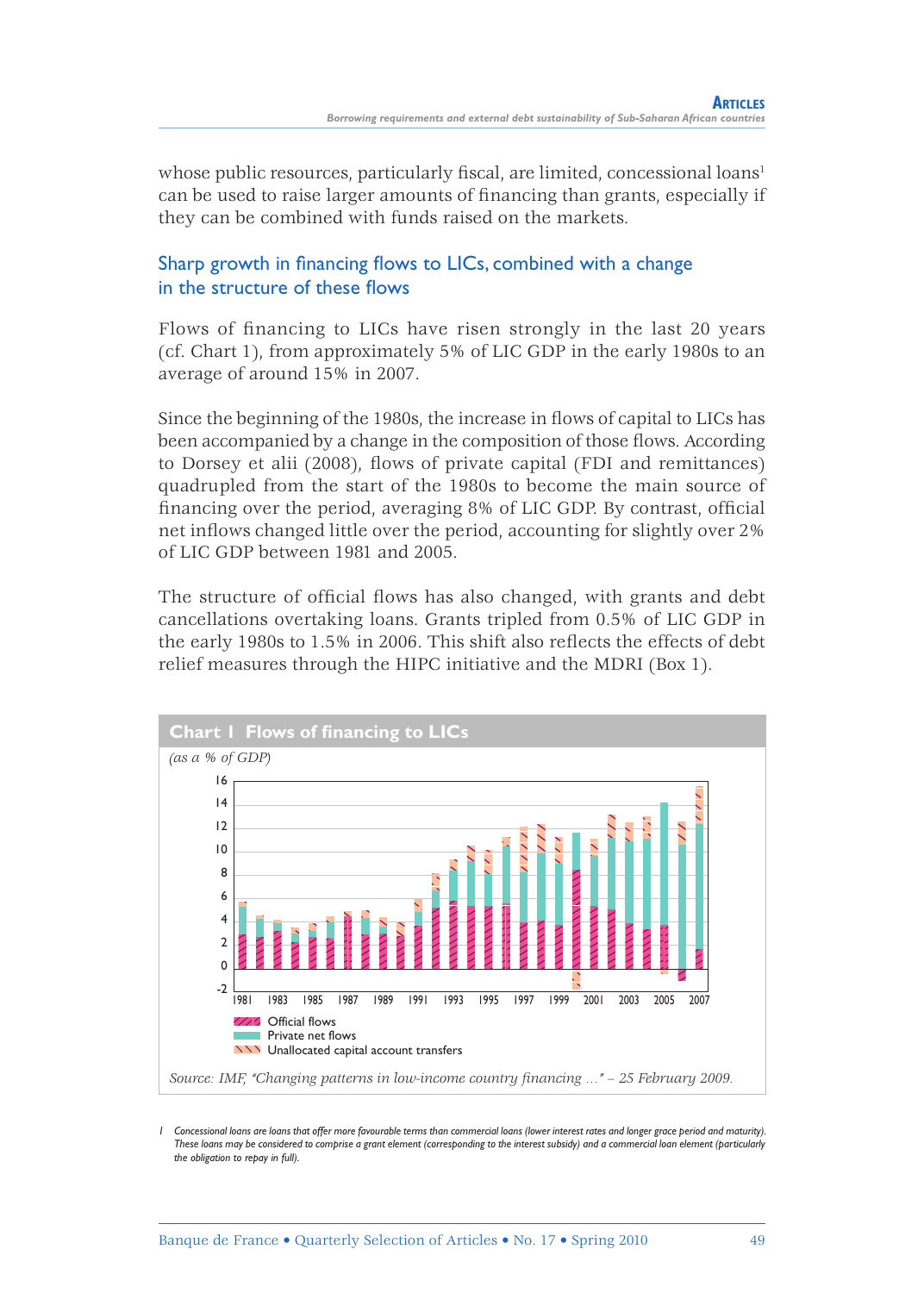#### *BOX 1*

#### *Debt relief under the HIPC initiative and the MDRI1*

*Introduced by the IMF and the World Bank in 1996 following the G7 summit in Lyons, the Heavily Indebted Poor Countries (HIPC) initiative is designed to reduce the debt burden of HIPCs to sustainable levels (i.e. levels that allow them to service their debt without hindering their development), through external debt relief from*  the international community. In 1999, the initiative was modified to provide faster, *deeper, and broader debt relief and strengthen the links between debt relief, poverty reduction and social policies.*

*As the table below shows, multilateral creditors make a substantial contribution to the debt relief granted within the framework of the HIPC initiative.*

*In 2005, to help accelerate progress towards the UN Millennium Development Goals, the HIPC initiative was supplemented by the Multilateral Debt Relief Initiative (MDRI).*  The MDRI allows for 100% relief on eligible debts by multilateral institutions (chiefly

|                                                                                     | Post-<br>completion-<br>point<br>countries<br>(26) | <b>Interim</b><br>countries<br>(9) | Post-<br>decision-<br>point<br>countries<br>(35) | Pre-<br>decision-<br>point<br>countries<br>(5) | <b>Total</b>   |  |
|-------------------------------------------------------------------------------------|----------------------------------------------------|------------------------------------|--------------------------------------------------|------------------------------------------------|----------------|--|
|                                                                                     |                                                    | Ш                                  | $    =   +   $                                   | IV                                             | $V =     +  V$ |  |
| <b>Multilateral creditors</b>                                                       | 21.4                                               | 6.7                                | 28.1                                             | 5.3                                            | 33.4           |  |
| International Development<br>Association (IDA)<br>International Monetary Fund       | 10.6                                               | 2.6                                | 13.2                                             | 1.5                                            | 14.7           |  |
| (IMF)                                                                               | 3.0                                                | 1.5                                | 4.6                                              | 1.8                                            | 6.4            |  |
| African Development<br>Bank (AfDB)<br>Inter-American                                | 2.9                                                | 1.9                                | 4.8                                              | 0.5                                            | 5.3            |  |
| Development Bank (IDB)                                                              | 1.7                                                | 0.0                                | 1.7                                              | 0.0                                            | 1.7            |  |
| Other                                                                               | 3.1                                                | 0.7                                | 3.8                                              | 1.5                                            | 5.3            |  |
| <b>Bilateral and</b><br>commercial creditors                                        | 17.4                                               | 11.8                               | 29.2                                             | 11.3                                           | 40.4           |  |
| Paris Club                                                                          | 12.4                                               | 8.7                                | 20.9                                             | 5.6                                            | 26.5           |  |
| Other official bilateral                                                            | 4.2                                                | 0.7                                | 4.9                                              | 4.7                                            | 9.6            |  |
| Commercial                                                                          | 0.9                                                | 2.4                                | 3.4                                              | 1.0                                            | 4.3            |  |
| <b>Total costs</b>                                                                  | 38.8                                               | 18.5                               | 57.3                                             | 16.6                                           | 73.8           |  |
| Source: "HIPC Initiative and MDRI – Status of implementation", IMF, September 2009. |                                                    |                                    |                                                  |                                                |                |  |

#### **Cost of the HIPC initiative to the main creditors**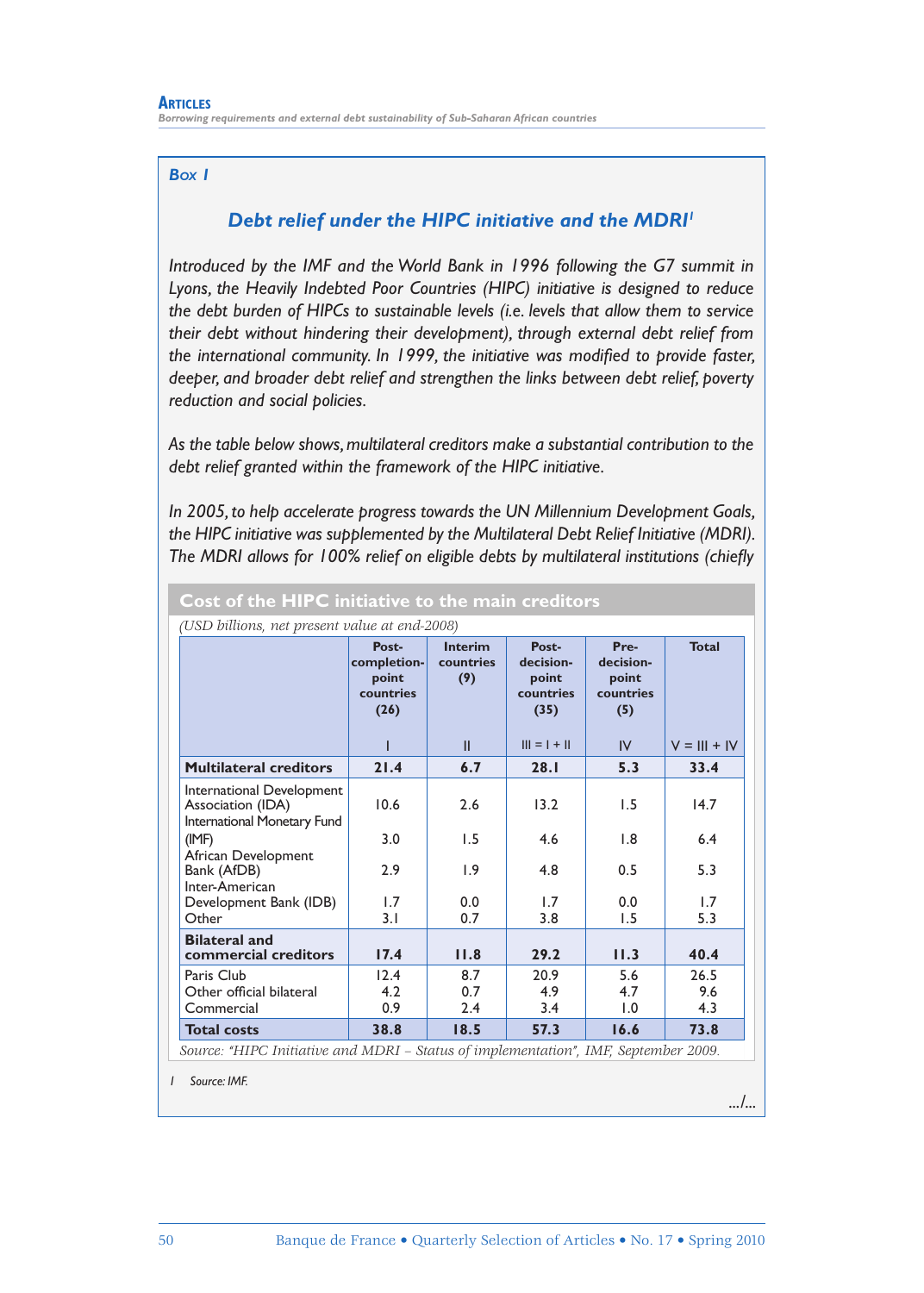*the IMF, the IDA of the World Bank and the African Development Fund (AfDF)) for countries that have reached the completion point of the HIPC initiative. 2*

To benefit from the relief, a country must first meet a number of criteria:

• be an IDA-only country, <sup>3</sup> i.e. be eligible only for concessional assistance from the *IDA, and be entitled to use the Extended Credit Facility (which replaced the Poverty Reduction and Growth Facility – PRGF);*

*• face an unsustainable debt burden that cannot be addressed through traditional debt relief mechanisms;*

*• have established a track record of reform and sound policies through IMF and World Bank supported programs;*

*• have developed a Poverty Reduction Strategy Paper (PRSP) through a broad-based participatory process.*

Once a country has met or made sufficient progress in meeting the criteria, the Executive *Boards of the IMF and World Bank formally decide on its eligibility for debt relief, and the international community commits to reducing debt to a level that is considered sustainable. This is referred to as the decision point. Once a country reaches its decision point, it may immediately begin receiving interim relief on its debt service falling due.*

*In order to receive full and irrevocable reduction in debt available under the HIPC initiative, a country must:*

*• execute satisfactorily IMF and IDA-supported programmes;*

- *implement satisfactorily key reforms agreed at the decision point;*
- *adopt and implement its PRSP for at least one year.*

*Once a country has met these criteria, it can reach its completion point, which allows it to receive the full debt relief committed at decision point.*

*<sup>2</sup> In 2007, the IDB joined the three institutions by cancelling all the unpaid debt of HIPCs that had reached the completion point.*

<sup>&</sup>lt;sup>3</sup> Two criteria are used to determine the eligibility of countries for IDA support: (i) relative poverty defined as GNI per *capita below an established threshold (in fiscal year 2010: USD1,135); (ii) insufficient solvency to borrow at market* rates, creating a need for concessional financing to pay for development programmes.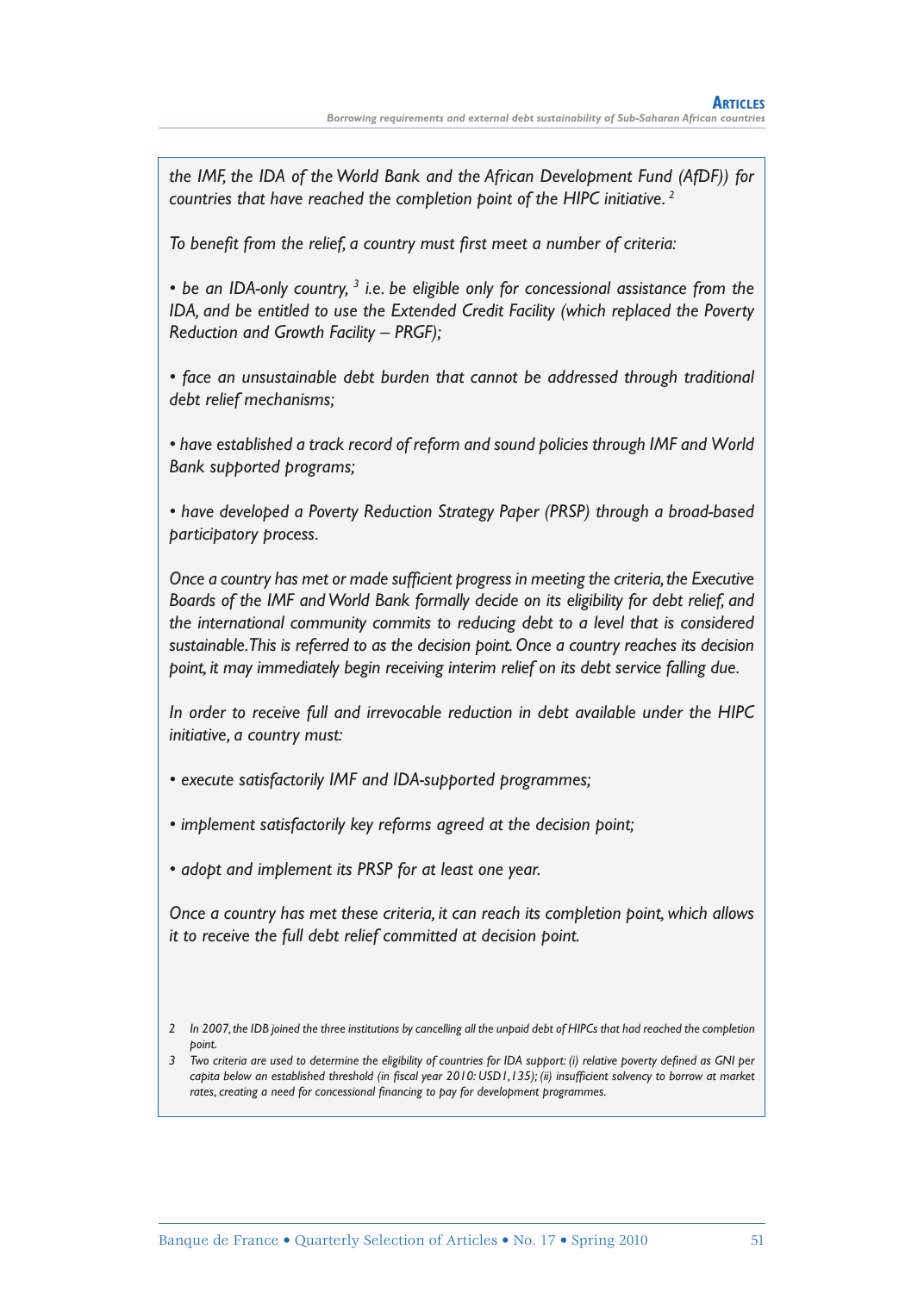#### **ARTICLES**

*Borrowing requirements and external debt sustainability of Sub-Saharan African countries*



Compared with LICs overall, however, SSA has a special financing profile and remains the region that is most dependent on official aid (cf. Chart 2). Official aid remained the main source of external financing over the 2001-2007 period. Since 2000, SSA has nonetheless reported a sizeable increase in private capital inflows, particularly remittances and FDI.

The HIPC initiative and MDRI also substantially changed the structure of LIC external debt by creditor type. According to the IMF (2009), countries that had reached the HIPC completion point reported an increase in the share of debt owing to non-Paris Club creditor countries (official and private), whereas debt owing to Paris Club creditors is now virtually zero.

Despite the major debt relief effort by the international community, because LICs are vulnerable to external shocks, they may be suddenly faced with debt crises if their debt is not kept at sustainable levels. The debt sustainability framework was created to prevent new situations of debt distress.

# **1|2 Debt sustainability framework**

In April 2005, the World Bank (WB) and the IMF adopted a methodological framework for monitoring the sustainability of LIC debt. The debt sustainability framework (DSF) is intended to facilitate the introduction of development strategies while avoiding the risks of debt distress.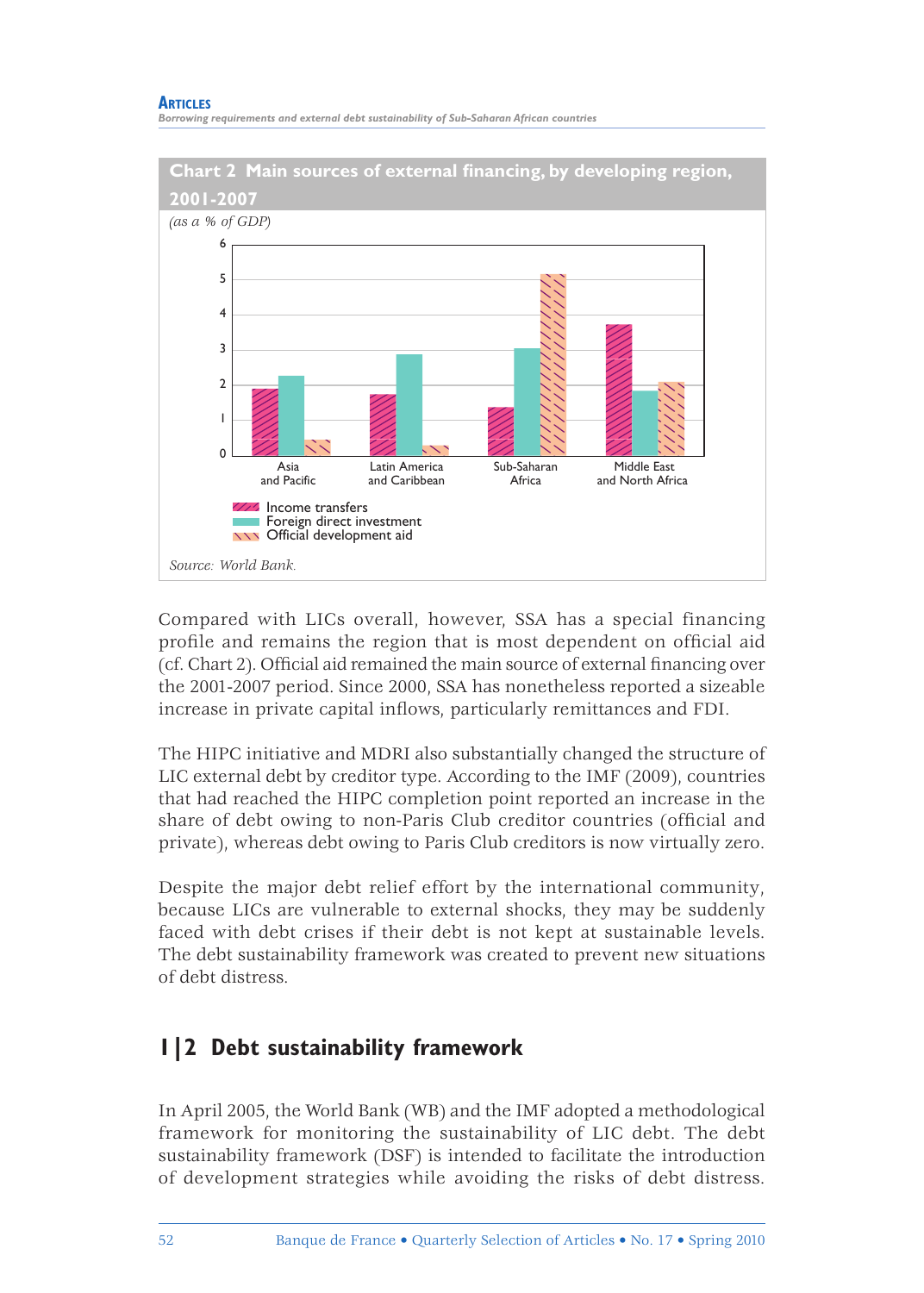It is therefore designed to help guide LICs in mobilising the resources needed for their development, while reducing the chances of an excessive build-up of debt in the future.<sup>2</sup> It is used to prepare recommendations on a medium-term debt strategy that is consistent with the country's progress on fiscal policy and structural reforms. The framework thus seeks to incorporate the policies introduced by countries to meet the Millennium Development Goals (MDGs) as well as the rationale behind IMF and WB financial programming.

As Djoufelkit-Cottenet and Raffinot (2008) point out, the DSF is a tool for coordinating donors and borrowers that operates on the principle that donors must stop lending and borrowers borrowing when debt sustainability thresholds are breached.

Under the DSF, the IMF and WB conduct country debt sustainability analyses (DSAs). Two types of analysis are performed, depending on how the framework is being used: LIC-DSAs for low-income countries and HIPC-DSAs, which are used to calculate debt relief for HIPCs (the IMF and the WB are ultimately planning to have just one DSA method based on the LIC-DSA framework). Methodological differences between the two instruments are substantial. Notably, in HIPC-DSAs, indicative thresholds are standardised for all countries, the denominators used for debt indicators (exports and revenues) are three-year backward-looking averages, and the discount rate is determined directly based on the country's currency. DSAs conducted within the HIPC framework are therefore based on backward-looking data and are used to determine the amount of relief at the decision point. LIC-DSAs are based on forward-looking projections and follow a broader analytical framework. Moreover, they use annual denominators that include exchange rate projections and a uniform discount rate of 4%.3,4

The debt sustainability of a country is therefore assessed based on the measurement of debt indicators derived from assumptions about the country's current and future macroeconomic situation. These indicators (debt and debt service expressed as a percentage of exports, GDP and fiscal revenue for the current year) are calculated for the following cases:

• a baseline scenario that uses backward-looking data and macroeconomic assumptions to project the long-run trajectory (20 years) of debt to reflect the long maturity of LIC debt (often linked to rescheduling);

*<sup>2</sup> The IMF (2002) defi nes sustainable debt as a situation in which a borrower is able to continue honouring its debt service obligations without having to make unrealistic adjustments to the balance of income and expenditures.*

*<sup>3 &</sup>quot;Staff guidance note on the application of the joint fund-bank debt sustainability framework for low-income countries (LICs)", IMF, 6 October 2008.*

*<sup>4</sup> The discount rate is used to calculate the net present value of loans. To estimate the NPV of loans to non-HIPC countries, and in order to avoid excessive fluctuations, this rate was set at 5% in 2004. According to the rules, the rate may be adjusted by 100 basis points when it deviates from the commercial interest reference rate (CIRR) on the dollar (six-month average) by more than 100 bps for a period of at least six consecutive months. As a result of interest rate movements in 2009, the discount rate was reduced to 4%.*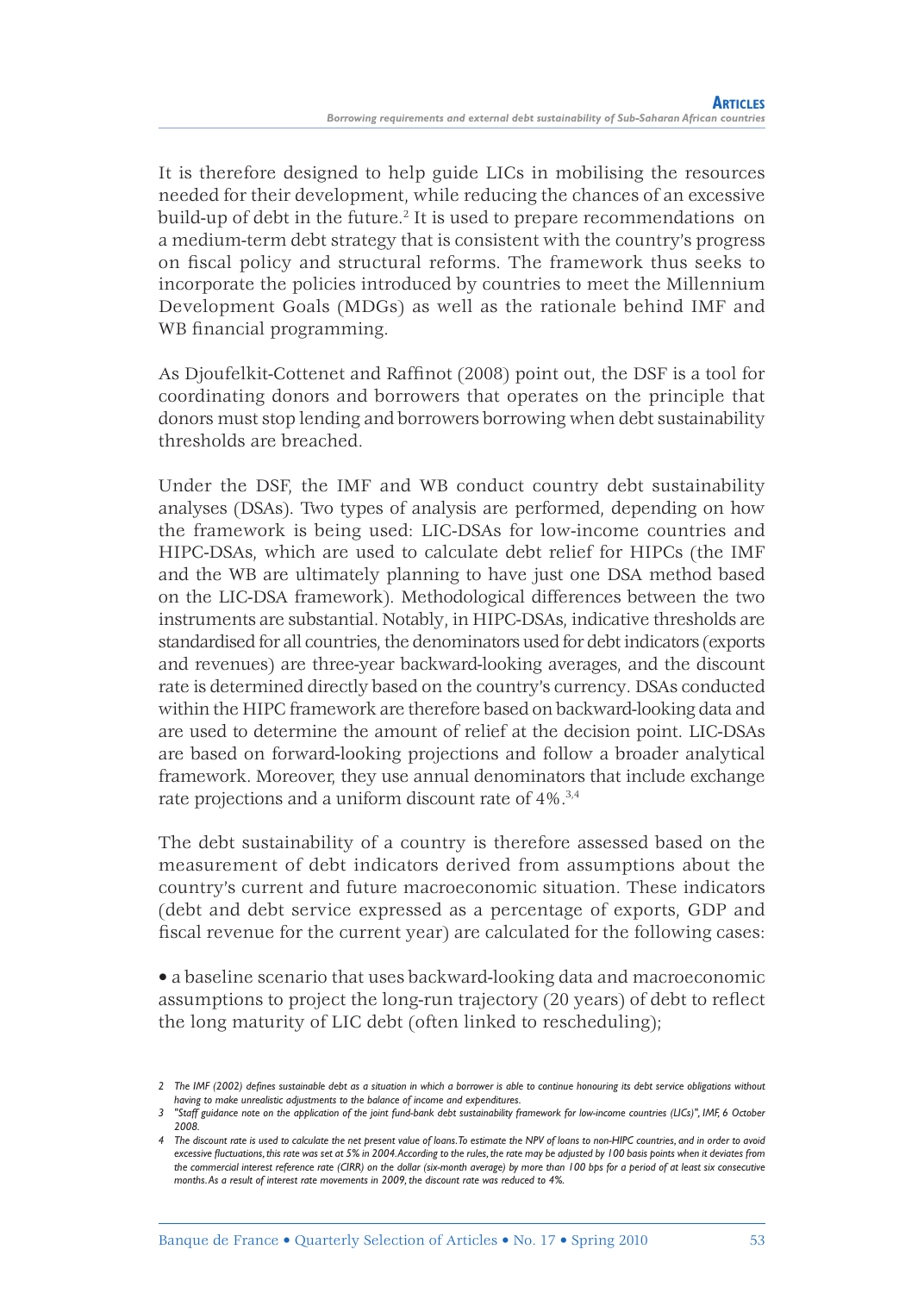• alternative scenarios (key variables at historical averages, growth rate permanently lower than that of the baseline, primary balance unchanged in constant terms, interest rates on new loans 200 basis points (bps) higher than baseline);

 $\bullet$  stress tests<sup>5</sup> designed to estimate the sensitivity of the baseline to different shocks (including growth, interest rate, exchange rate and balance of payments shocks).

The risk of payment difficulties is assessed by comparing the ratios obtained with indicative thresholds corresponding to external debt that is viewed as sustainable. These thresholds are determined based on the quality of the country's institutions and policies, which in turn is gauged by the country policy and institutional assessment (CPIA) score measured by the World Bank (cf. Table 2).

Since interest rates and maturities on loans to LICs vary considerably, the DSF uses the net present value (NPV) of the debt by applying a uniform discount rate: the commercial interest reference rate (CIRR).<sup>6</sup> The results are thus comparable over time and between countries.

An external debt indicator above the indicative level signals a risk that debt might be unsustainable. There are four risk levels:

• weak, if all the debt indicators are well below the thresholds in the baseline scenario and thresholds are not breached in the alternative scenarios and stress tests;

| <b>Policy and institutional</b><br>performance |                | Net present value (NPV) of debt<br>as a percentage of | <b>Debt service</b><br>as a percentage of |                |                          |
|------------------------------------------------|----------------|-------------------------------------------------------|-------------------------------------------|----------------|--------------------------|
|                                                | <b>Exports</b> | <b>GDP</b>                                            | <b>Fiscal</b><br>revenue                  | <b>Exports</b> | <b>Fiscal</b><br>revenue |
| Weak (CPIA $\leq$ 3.25)                        | 100            | 30                                                    | 200                                       | 15             | 25                       |
| Medium (3.25 < CPIA $\leq$ 3.75)               | 150            | 40                                                    | 250                                       | 20             | 30                       |
| Strong (CPIA $\geq$ 3.75)                      | 200            | 50                                                    | 300                                       | 25             | 35                       |

**Table 2 Relationship between CPIA (a) scores and DSF debt indicators (applied to external public debt)**

*Source: IMF.*

*<sup>5</sup> The stress tests are calibrated to ensure that the debt ratio that they provide has a 25% likelihood of occurring over ten years.*

*<sup>6</sup> Cf. footnote 4. The CIRRs are published by the OECD. These rates are key to calculating the grant element. The IMF uses 10-year average CIRRs for credits whose maturity is 15 years or over, and six-month average CIRRs for shorter-dated loans.*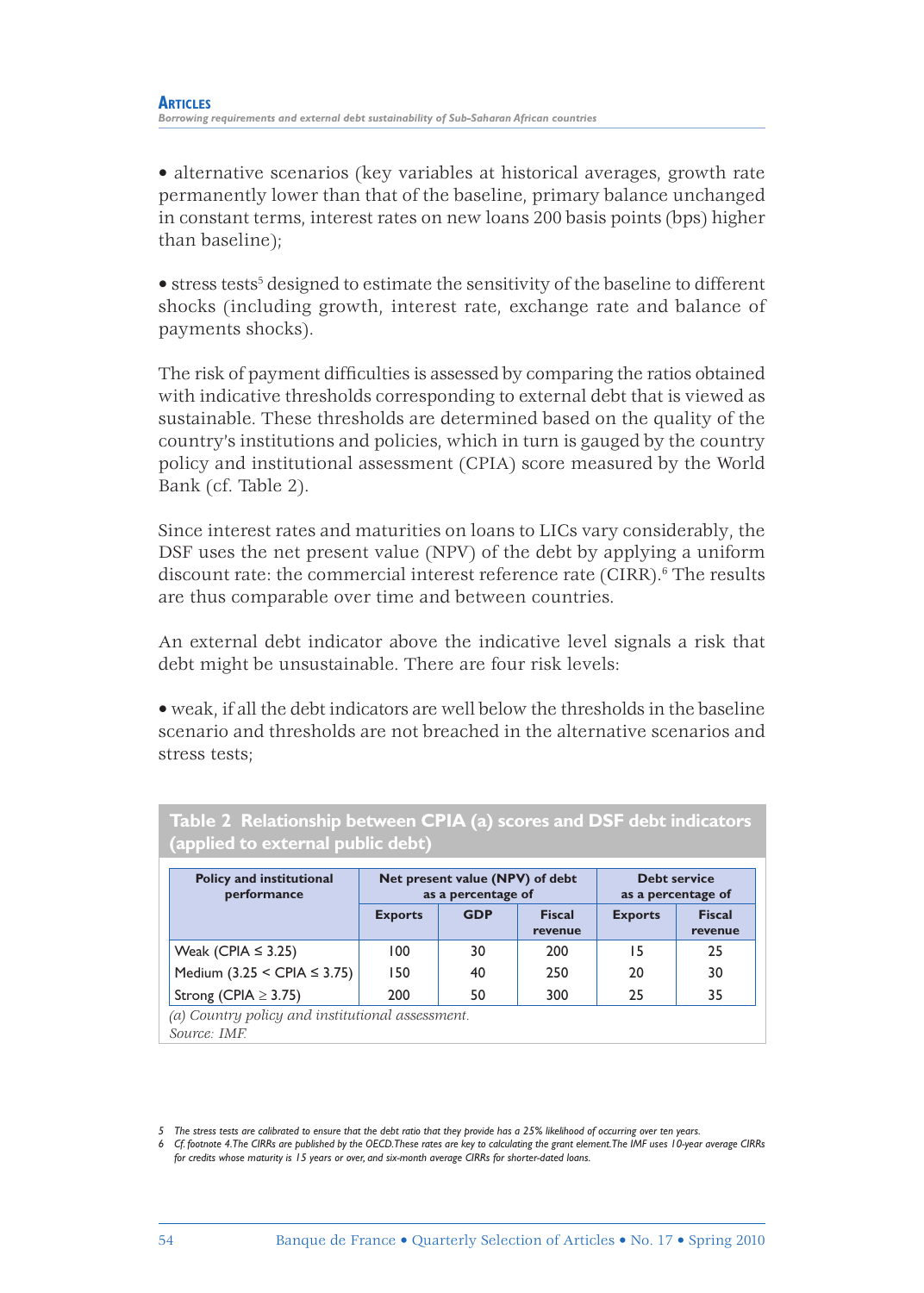• moderate, if the debt indicators are below the thresholds in the baseline scenario but exceed thresholds in alternative scenarios or stress tests;

• high, if at least one debt indicator exceeds thresholds in the baseline scenario;

• in distress, if the indicative thresholds are breached; in this case, the country is generally already facing payment difficulties and experiencing debt distress.

As an illustration, Table 3 presents the results of the DSA for the Central African Republic (CAR), prior to the HIPC completion point reached in late June 2009.

Based on this analysis, the CAR is at a high risk of debt distress. One of the main debt indicators, the NPV of external debt-to-exports ratio, is significantly higher than the performance thresholds over the recent period, justifying the CAR's inclusion in the HIPC initiative.

|                                                                                                    |                    | <b>NPV</b> of debt<br>as a % of exports |                           |
|----------------------------------------------------------------------------------------------------|--------------------|-----------------------------------------|---------------------------|
|                                                                                                    | mance<br>threshold | 2008                                    | <b>Projection</b><br>2018 |
| <b>Under baseline</b>                                                                              | 100                | 287                                     | 104                       |
| Under alternative scenarios                                                                        |                    |                                         |                           |
| including:                                                                                         |                    |                                         |                           |
| A1. Key variables at their historical averages in 2008-2028                                        | 100                | 287                                     | 51                        |
| A2. New public sector loans on less favourable terms in 2008-2028                                  | 100                | 287                                     | 107                       |
| A3. Full delivery of HIPC assistance and MDRI                                                      | 100                | 125                                     | 62                        |
| <b>Under stress tests</b>                                                                          |                    |                                         |                           |
| including:                                                                                         |                    |                                         |                           |
| B1. Real GDP growth at historical average minus one standard                                       |                    |                                         |                           |
| deviation in 2009-2010                                                                             | 100                | 287                                     | 103                       |
| B2. Export value growth at historical average minus one standard<br>deviation in 2009-2010         | 100                | 287                                     | 157                       |
| B3. US dollar GDP deflator at historical average minus one standard<br>deviation in 2009-2010      | 100                | 287                                     | 103                       |
| B4. Net non-debt creating flows at historical average minus one<br>standard deviation in 2009-2010 | 100                | 287                                     | 132                       |
| B5. Combination of B1-B4 using one-half standard deviation                                         |                    |                                         |                           |
| shocks                                                                                             | 100                | 287                                     | 156                       |
| B6. One-time 30 percent nominal depreciation relative to the                                       |                    |                                         |                           |
| baseline in 2009                                                                                   | 100                | 287                                     | 103                       |

### **Table 3 External debt sustainability analysis, Central African Republic**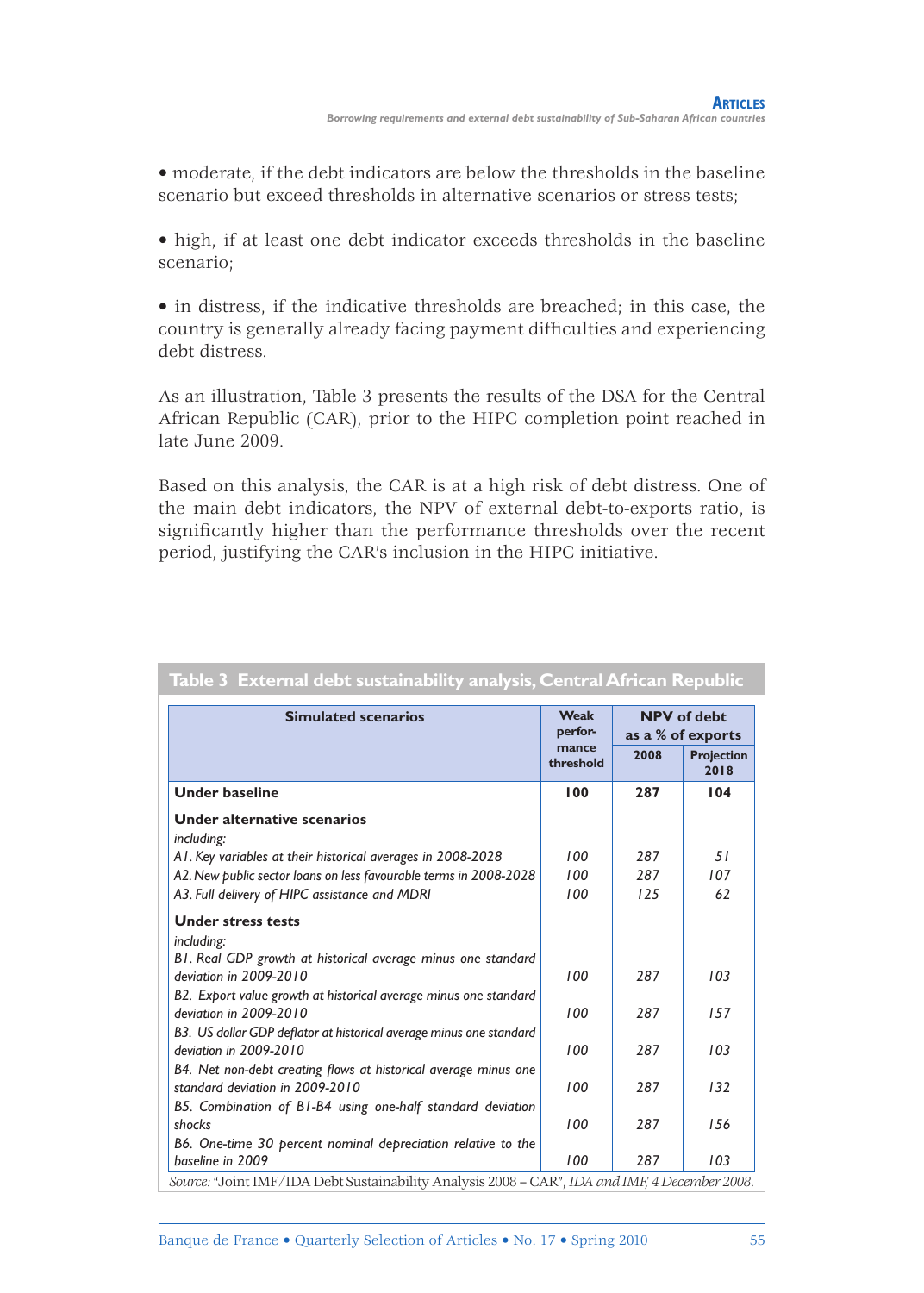# **1|3 Incorporating the DSF within bilateral and multilateral cooperation**

The DSF was developed explicitly to provide a framework to deal with the renewed increase in LIC debt following substantial efforts to relieve multilateral and bilateral debt. Thus, whatever their role in macroeconomic monitoring and debt policy guidance, DSAs, which are conducted on a case by case basis using the DSF, are also intended to provide a framework for bilateral and multilateral debt management-related exchanges between LICs and their main donors. The risk analysis provided by the DSA has a significant impact on the amount of funds provided, the way funds are allocated between grants and loans, and the level of loan concessionality.

Within bilateral and multilateral cooperation, the DSF is used in the following mechanisms:

## Multilateral cooperation

• The DSAs produced using the DSF are taken into account in IMF and WB financial programming for LICs.<sup>7</sup> In particular, DSAs enable the IMF to determine, within the framework of its programmes, the limits for non-concessional loans to LICs, since access to concessional loans is not restricted (case-by-case flexibility is allowed as regards accessing certain non-concessional loans when circumstances justify this). The concessionality of a loan is measured by its grant element. The grant element is defined as the difference between the loan's nominal value (face value) and the sum of the future debt-service payments in NPV to be made by the borrower, expressed as a percentage of the loan's face value. A loan is considered to be concessional if its grant element is at least equal to 35%.

• The IDA, which distributes concessional loans for the WB, uses DSAs to determine the share of grants and concessional loans that it provides to indebted countries. It is guided by a classification system of "traffic lights" that differs from the approaches used by the IMF and the WB. When allocating financing, the IDA provides countries in the high-risk or "red light" category with all-grant financing, countries in the moderate-risk or "yellow light" category get a mix of 50% loans and 50% grants, while financing to countries in the low-risk or "green light" category is entirely made up of loans.<sup>8</sup>

• The African Development Fund (AfDF), which distributes concessional loans for the African Development Bank Group (AfDBG),<sup>9</sup> also uses IMF/WB

*<sup>7</sup> Around 80% of IMF loan programmes are concluded with LICs (source: Finance & Development, September 2008).*

<sup>8</sup> See Djoufelkit-Cottenet and Raffinot (2008) for a more detailed description.

*<sup>9</sup> The AfDBG was set up in 1964. Comprising 53 African member countries, its main task is to promote economic and social development in Africa. In this capacity, it runs the AfDF, which was created in 1972.*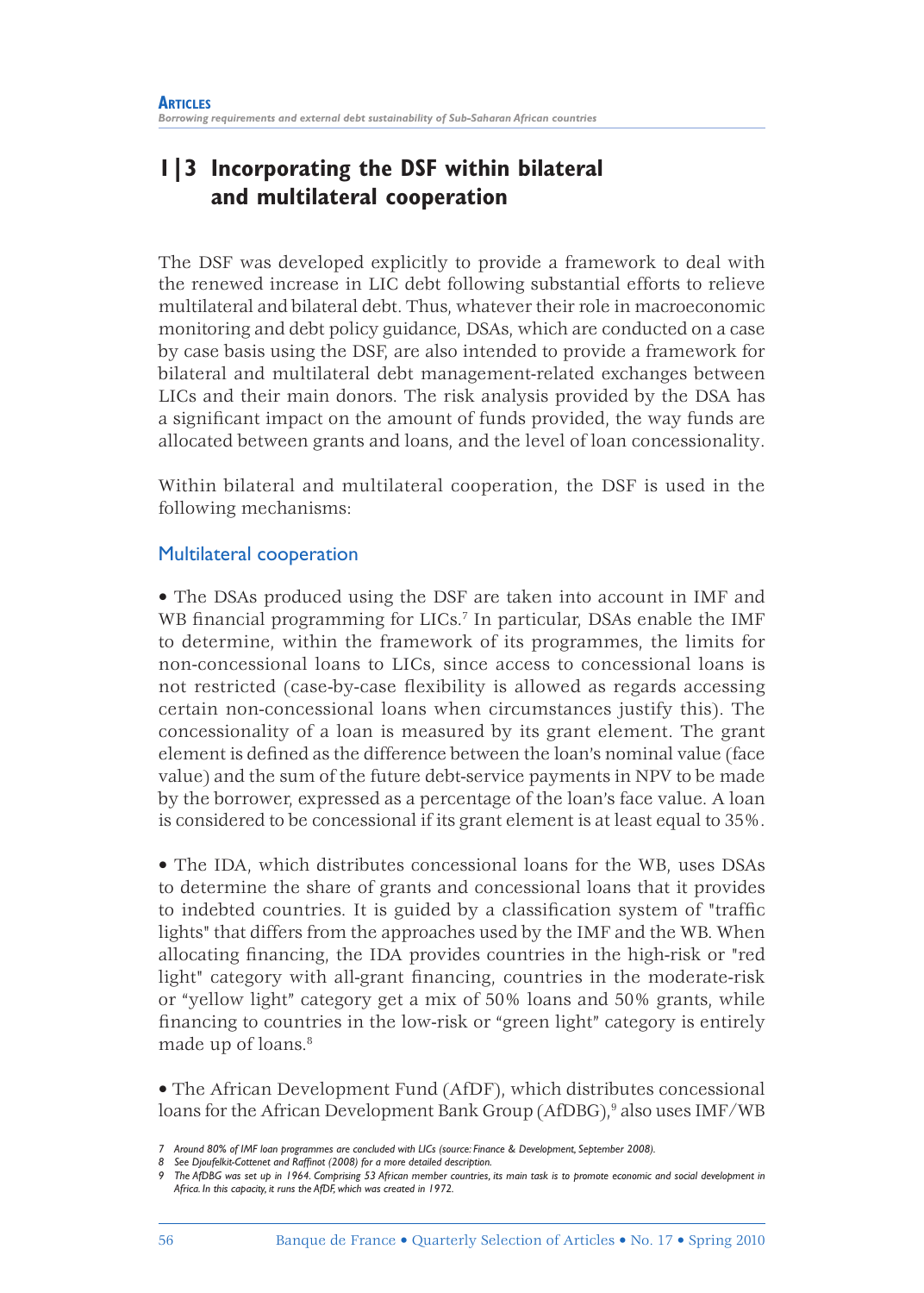DSAs to measure the debt distress risk of African countries and determine financing procedures, especially grant eligibility. The AfDF's classification system, which decides on the distribution of funds based on debt levels, is similar to that of the IDA.

## Bilateral cooperation

Under Paris Club agreements, LIC debt is treated on condition that the country is enrolled in an IMF programme, many of which use DSAs. Based on DSA results, the Paris Club may therefore grant debt relief to countries that the IMF and WB declare to be eligible for the HIPC initiative. When the DSA shows an HIPC's NPV of debt-to-exports ratio to be over 150%, the Club can reduce the country's external debt levels by bringing its debt burden down to a manageable level. For commodity-exporting countries, the criterion for granting debt relief is that the NPV of debt-to-fiscal-revenue ratio must exceed 250%.

In October 2003, the Paris Club adopted the "Evian approach", $10$  a fl exible mechanism for addressing debt sustainability concerns in non-HIPC countries. Under this approach, Club creditors agreed to participate in comprehensive debt treatment for countries whose debt is considered to be unsustainable according to certain criteria, provided the countries have committed to policies that will secure an exit from the Paris Club in the framework of their IMF arrangements. They must also seek comparable treatment from their other external creditors, including the private sector. The Paris Club then determines what relief to provide based on the DSA conducted by the IMF.

Finally, for countries whose debts have been reduced or cancelled (HIPC initiative and MDRI), DSAs are used to guide decisions on new lending, insofar as bilateral and multilateral donors must in principle make sure that the new debt does not create fresh payment difficulties for the country in question.

# **1|4 Criticism of the DSF**

The DSF is a tool used by the international community to analyse and regulate debt flows. However, it has been criticised and challenged on a number of points, including the following:

• **Diffi culties in assessing sustainability and using the DSF in economic policymaking:** for Wyplosz (2005), assessing sustainability runs up against the "impossibility principle" because there is no sure way to accurately

*10 IMF (2005),* Annual Report, *Chapter 3, "Strengthening IMF program support and crisis resolution".*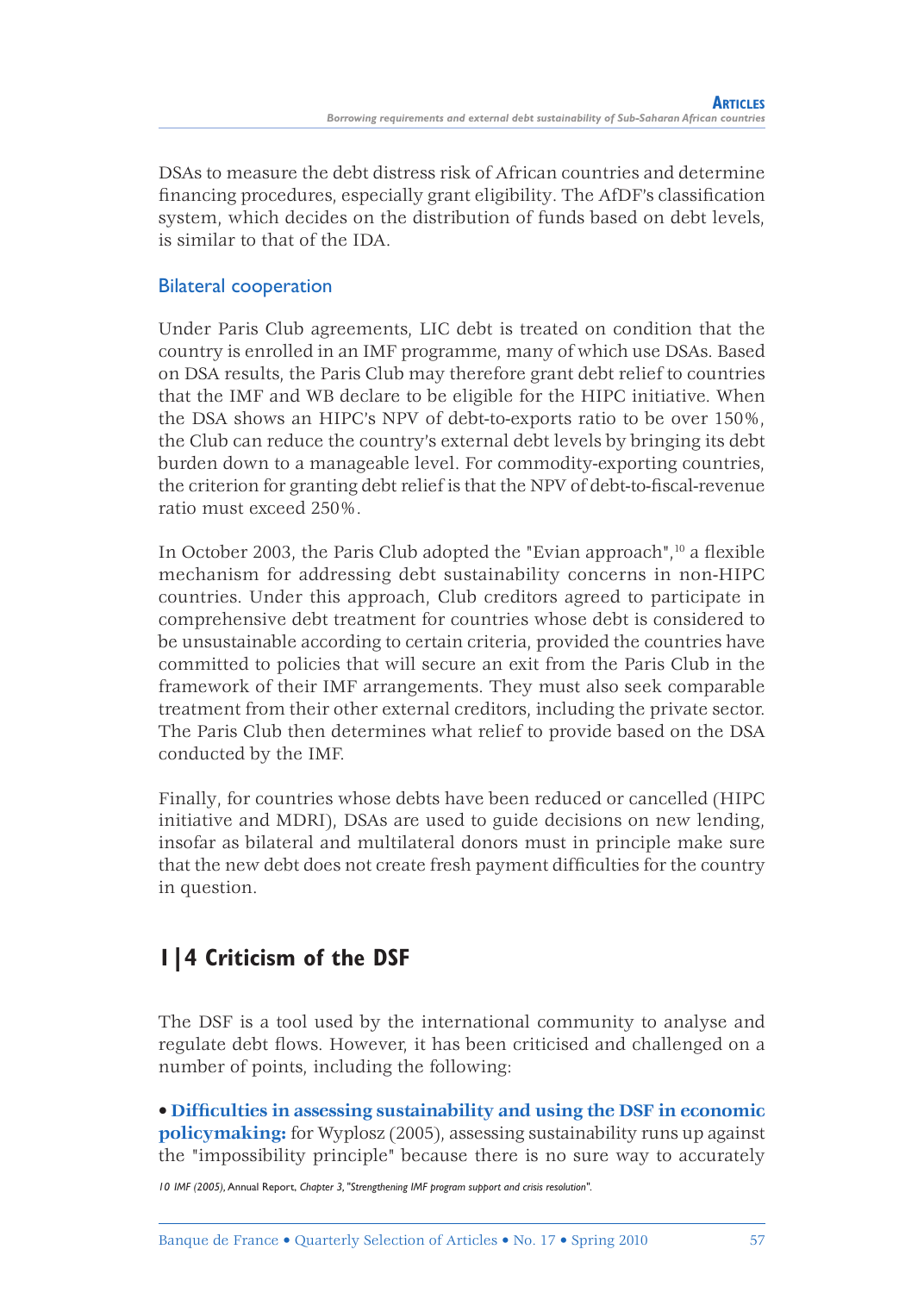determine the level beyond which debt would become unsustainable in response to a shock. The forward-looking approach uses a set of assumptions (change in debt, macroeconomic data) for which the DSF can only supply debt-distress probabilities, which are additionally variable over time. The use of medium- and long-term forecasts (20 years) means the results have to be seen in context. Furthermore, from an operational standpoint, it is hard for a country to implement economic policies that might entail major social costs based on mere probabilities. While Wyplosz's analysis does not necessarily cast doubt over the usefulness of the DSF, it is an incentive to take a flexible approach to using the framework.

• **Limitations of stress testing:** stress tests have been criticised notably for not taking account of correlations between shocks, second-round effects,<sup>11</sup> or the impact of government action plans to address shocks. Another complaint is that they do not make it possible to sufficiently differentiate shocks between countries (an event that is considered as highly risky for one country might not necessarily have the same impact in another country).

• **Reliance on CPIA ratings to establish indicative thresholds for sustainable debt:** because of the way it differentiates between countries, an index based on a qualitative assessment of the institutional and policy framework of a country inherently raises questions about its appropriateness and/or objectiveness. Country classification according to the CPIA/Debt ratio matrix creates threshold effects, notably for countries on the border between two categories. Switching from one category to another because of a small change in CPIA rating may have a massive effect on a country because the rating change is accompanied by a change in applicable debt thresholds (cf. Table 2 above) and hence in the assessment of the country's debt risk. When a country is well placed in a group, there is therefore a risk that its capacity to meet debt obligations may be overestimated. By the same token, the ability of poorly placed countries may be underestimated.

• **The ability of DSF debt indicators to measure debt sustainability:** DSF debt indicators are ratios that reflect the capacity of countries to honour their external debt, either through the wealth that they generate (GDP, income), or through the share of that wealth that can be used to generate transferable resources (exports). Comparing the nominal value of a country's debt against the NPV of expected payments to creditors is more akin to assessing the solvency of a borrower country than the sustainability of its debt. Some analysts think that the notion of sustainability should take account of the repayment burden relative to the expenditures needed to achieve MDGs and use other indicators that track, for example, the actual ratio of the debt burden to investment or government spending on

*<sup>11</sup> Second-round effects are changes in the trajectory of economic and financial variables caused by responses/reactions to shocks by economic agents and authorities.*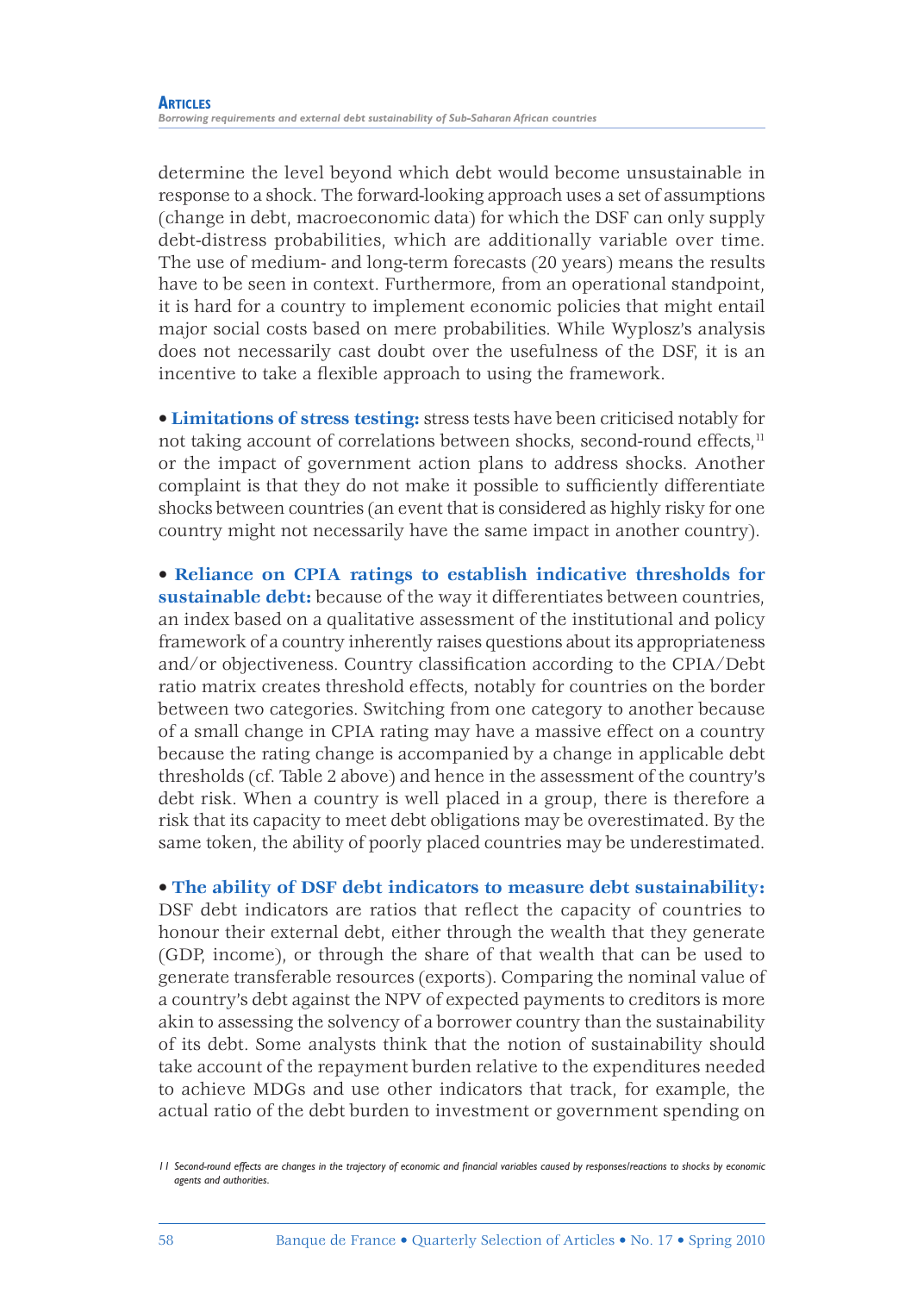healthcare and education. Others believe that the DSF should take account of the effects on growth of increased use of new loans (Reisen, 2008) or FDI. Debt sustainability should also be considered in relation to the use made of financing.

• Finally, the financial crisis, which caused a simultaneous deterioration in the prospects for LIC external revenues and an increase in borrowing requirements, highlighted **the need to adjust the DSF more effectively**  to reflect cyclical movements.

# **2| Continued exposure of LICs to debt distress**

# **2|1 Persistent factors of weakness, despite improved debt indicators**

Since the beginning of the 2000s, a number of factors have helped to reduce developing countries' debt. Improved macroeconomic performance, coupled with better management of public finances and consolidation of institutional quality, against a recent backdrop of high commodity prices and favourable terms of trade, have aided these countries to reduce their debt burden. Improved external positions (cf. Table 4), particularly among oil-exporting countries, also played a part in reducing external borrowing requirements. The HIPC initiative and MDRI were also key to these changes.

| (current account balance, as a % of GDP)                     |               |        |        |        |        |              |        |
|--------------------------------------------------------------|---------------|--------|--------|--------|--------|--------------|--------|
|                                                              | 1997-<br>2002 | 2003   | 2004   | 2005   | 2006   | 2007         | 2008   |
| <b>Reserves (months of imports</b><br>of goods and services) |               |        |        |        |        |              |        |
| <b>SSA</b>                                                   | 3.8           | 3.4    | 4.3    | 4.7    | 5.9    | 6.0          | 5.3    |
| Oil-exporting countries                                      | 3.9           | 2.3    | 4.9    | 6.7    | 10.8   | 9.6          | 8.4    |
| <b>LICs</b>                                                  | 3.7           | 5.4    | 5.0    | 4.0    | 4.0    | 4.4          | 3.2    |
| Franc zone                                                   | 2.4           | 3.4    | 3.5    | 3.5    | 4.9    | 5.3          | 5.1    |
| SADC(a)                                                      | 3.6           | 3.2    | 3.5    | 3.7    | 4.2    | 4.4          | 4.1    |
| <b>Current account balance</b><br>(inc. grants)              |               |        |        |        |        |              |        |
| <b>SSA</b>                                                   | $-2.5$        | $-2.8$ | $-1.3$ | $-0.4$ | 4.1    | $\mathsf{L}$ | 1.0    |
| Oil-exporting countries                                      | $-3.5$        | $-5.9$ | 2.6    | 7.2    | 21.2   | 14.4         | 14.0   |
| <b>LICs</b>                                                  | $-6.0$        | $-4.6$ | $-4.2$ | $-6.0$ | $-6.2$ | $-7.5$       | $-9.7$ |
| Franc zone                                                   | $-4.2$        | $-4.9$ | $-4.6$ | -1.1   | $-0.6$ | $-2.6$       | $-1.0$ |
| <b>SADC</b>                                                  | -1.8          | $-1.4$ | $-2.4$ | $-2.0$ | $-1.3$ | $-3.2$       | $-4.9$ |

*Source:* Regional Economic Outlook, *October 2009, IMF.*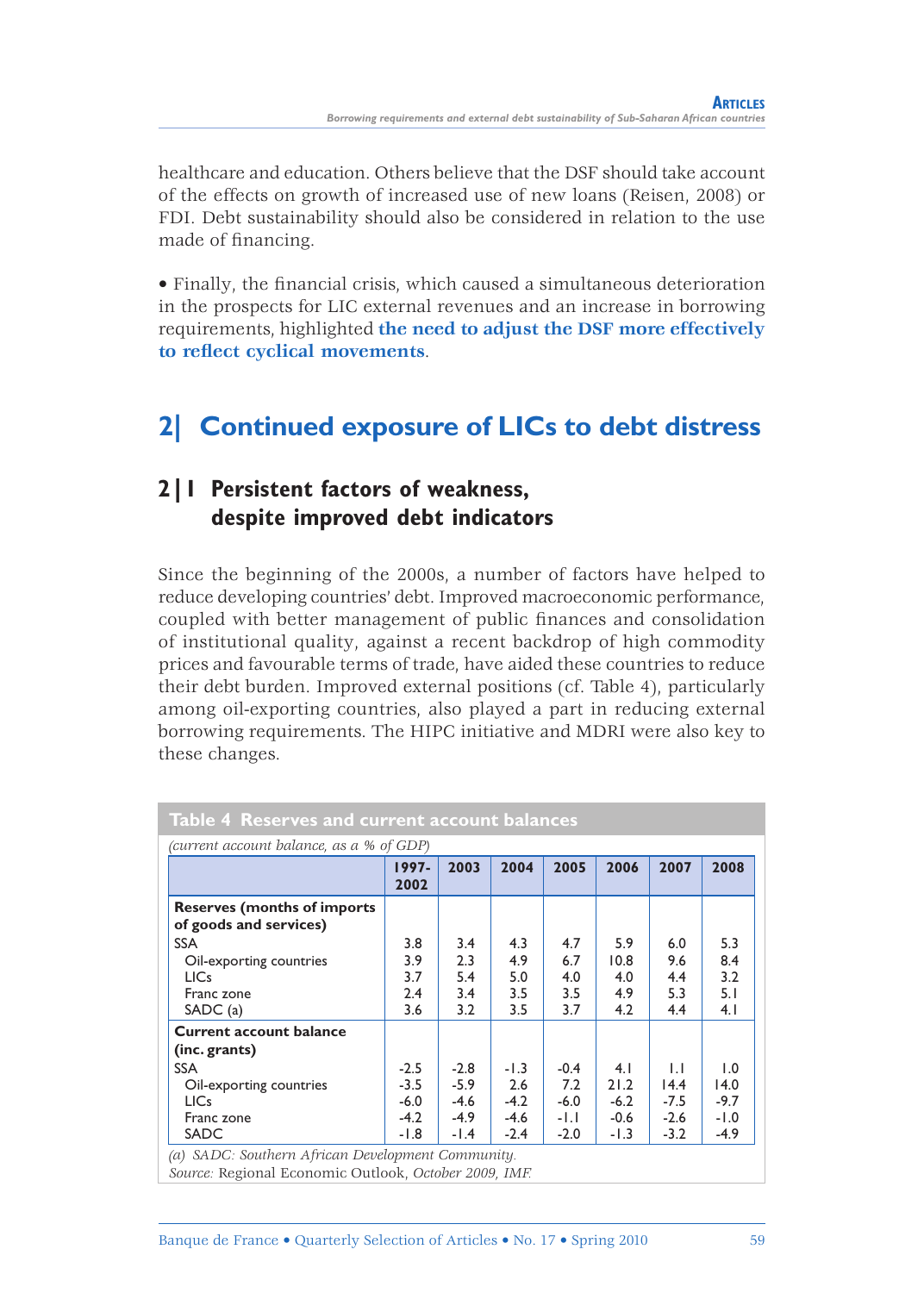#### **ARTICLES**

*Borrowing requirements and external debt sustainability of Sub-Saharan African countries*



As a result, SSA external debt, which averaged 103% of GDP between 1995-2000, fell to around 34% of GDP between 2001-2008 (Adelegan and Radzewicz-Bak, 2009) (cf. Chart 3).

In 1990, approximately 82% of SSA long-term external debt was held by governments and public entities. By 2008, the share of public and guaranteed private debt was around 64% of SSA total external debt (cf. Table 5). The decline in the portion of public external debt is partly due to the decline in total public debt (which went from 48% of GDP in 2000 to 15% in 2007) and to the increase in private external debt. The proportion of non-guaranteed private external debt in total external debt rose from 3% in 1990 to 10% in 2008.

| Table 5 SSA external debt                                                                           |                                                                   |          |                                                                                                                                                       |          |          |          |  |  |  |
|-----------------------------------------------------------------------------------------------------|-------------------------------------------------------------------|----------|-------------------------------------------------------------------------------------------------------------------------------------------------------|----------|----------|----------|--|--|--|
|                                                                                                     | (debt and use of IMF credit in USD million, share of debt as a %) |          |                                                                                                                                                       |          |          |          |  |  |  |
|                                                                                                     | 1990                                                              | 2000     | 2005                                                                                                                                                  | 2006     | 2007     | 2008     |  |  |  |
| Total external debt (stock)                                                                         |                                                                   |          | 176,547.9 211,948.2 216,250.5 173,526.2 193,760.7 199,677.0                                                                                           |          |          |          |  |  |  |
| Long-term debt<br>o/w: publicly guaranteed debt<br>non-guaranteed private debt                      | 5.276.1                                                           | 11.376.0 | 149, 372.1   173, 385.4   178, 090.8   126, 940.5   146, 104.1   146, 200.0<br>144,096.0 162,009.4 169,551.8 117,682.6 126,026.4 127,631.0<br>8,539.0 | 9,257.9  | 20,077.7 | 18.569.0 |  |  |  |
| Use of <b>IMF</b> credit                                                                            | 6.611.8                                                           | 6,739.3  | 5.947.3                                                                                                                                               | 3.140.3  | 3,203.3  | 3.986.0  |  |  |  |
| <b>Outstanding short-term</b><br>debt                                                               | 20.564.0                                                          | 31.823.5 | 32,212.4                                                                                                                                              | 43,445.4 | 44,453.3 | 49.490.0 |  |  |  |
| Share of publicly guaranteed debt<br>in total external debt<br>Share of non-guaranteed private debt | 81.6                                                              | 76.4     | 78.4                                                                                                                                                  | 67.8     | 65.0     | 63.9     |  |  |  |
| in total external debt                                                                              | 3.0                                                               | 5.4      | 3.9                                                                                                                                                   | 5.3      | 10.4     | 9.3      |  |  |  |
| Source: Global Development Finance 2009, World Bank.                                                |                                                                   |          |                                                                                                                                                       |          |          |          |  |  |  |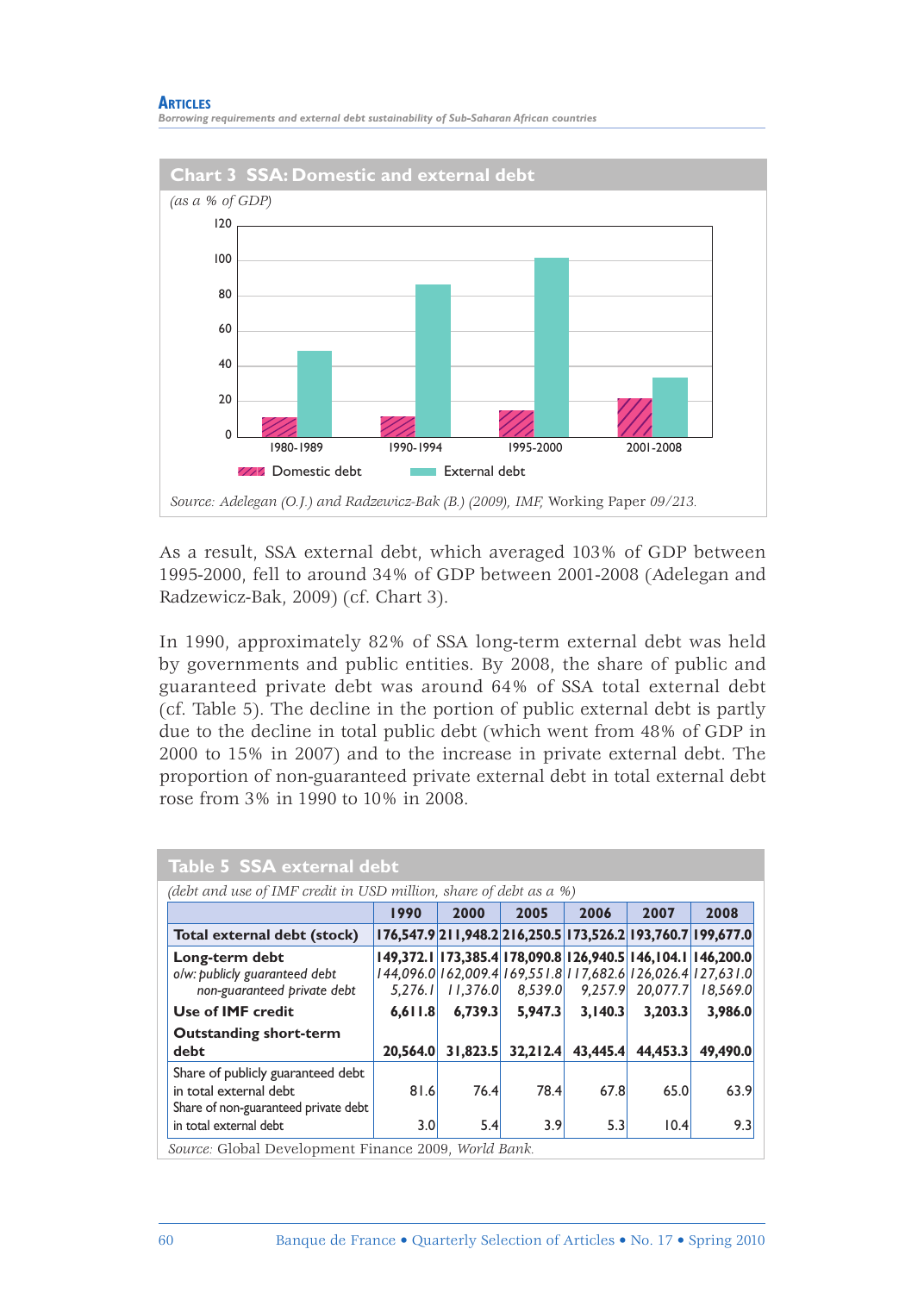| Borrowing requirements and external debt sustainability of Sub-Saharan African countries |  |  |  |
|------------------------------------------------------------------------------------------|--|--|--|
|------------------------------------------------------------------------------------------|--|--|--|

| Table 6 Decomposition of long-term external debt by creditor type |                                               |                                              |                                              |                                              |  |  |
|-------------------------------------------------------------------|-----------------------------------------------|----------------------------------------------|----------------------------------------------|----------------------------------------------|--|--|
|                                                                   |                                               |                                              |                                              |                                              |  |  |
| 2000                                                              | 2005                                          | 2006                                         | 2007                                         | 2008                                         |  |  |
| 162,009.4                                                         | 169,551.8                                     | 117,682.6                                    | 126,026.4                                    | 127,631.0                                    |  |  |
| 136,040.6<br>54.705.9<br>81.334.7<br>25,968.8                     | 135.559.1<br>73.511.8<br>62.047.3<br>33.992.7 | 88.591.5<br>44.260.6<br>44.330.9<br>29.091.1 | 91.654.8<br>48.565.8<br>43.089.0<br>34.371.6 | 97,470.0<br>50.787.0<br>46.683.0<br>30.161.0 |  |  |
| 11,376.0                                                          | 8,539.0                                       | 9,257.9                                      | 20,077.7                                     | 18,569.0                                     |  |  |
| 1.360.3<br>10,015.8                                               | 1.307.0<br>7,232.0                            | 1.484.0<br>7,773.9                           | 4.286.3<br>15,791.3                          | 4.295.0<br>14,274.0                          |  |  |
|                                                                   |                                               |                                              |                                              |                                              |  |  |

*Source:* Global Development Finance 2009, *World Bank.*

The structure of external debt by creditor type also changed. The share of publicly guaranteed debt owed to official creditors fell from 84% in 2000 to 76% in 2008, while the share owed to private creditors rose by 8 percentage points to 23% in 2008 (cf. Table 6). The share of publicly guaranteed debt owed to multilateral official creditors, which stood at 34% of total publicly guaranteed debt in 2000, totalled 40% in 2008, while the share of publicly guaranteed debt owed to bilateral official creditors went from 50% to 37% over the same period.

**The improved external solvency of SSA countries has nevertheless been accompanied by increased domestic debt**. **<sup>12</sup>** Cabrillac and Rocher (2009) point out that the implementation by African countries of public policies aimed at diversifying their financing approaches has played a part in this trend. Domestic debt in SSA increased from 15% of GDP on average over 1995-2000 to over 22% in the 2001-2008 period. Not all countries have seen the same increase, and cross-country disparities exist, partly reflecting a lack of domestic savings, underdeveloped financial intermediation and overly shallow, illiquid local financial markets. Whereas domestic debt was equal to more than 30% of GDP on average over 2001-2008 in South Africa, Namibia and the Seychelles, it was less than 5% in West African Economic and Monetary Union (WAEMU) countries (Adelegan and Radzewicz-Bak, 2009).

Moreover, LICs remain vulnerable to a number of factors that could affect the sustainability of their external debt. The IMF has assessed the debt prospects for countries that have reached the HIPC completion point. While the MDRI allows countries that have passed the HIPC completion point to benefit from almost total relief on their outstanding bilateral debt towards Paris Club creditors as well as debt relief from multilateral creditors, over  $60\%$  of beneficiary countries are still at moderate or high risk of distress.<sup>13</sup>

*<sup>12</sup> For a detailed analysis of the costs and risks associated with external versus domestic fi nancing, see Beaugrand, Loko and Mlachila (2002).*

*<sup>13 &</sup>quot;Heavily indebted poor countries (HIPC) initiative and multilateral debt relief initiative (MDRI) – Status of implementation", IMF, September 2008 and September 2009.*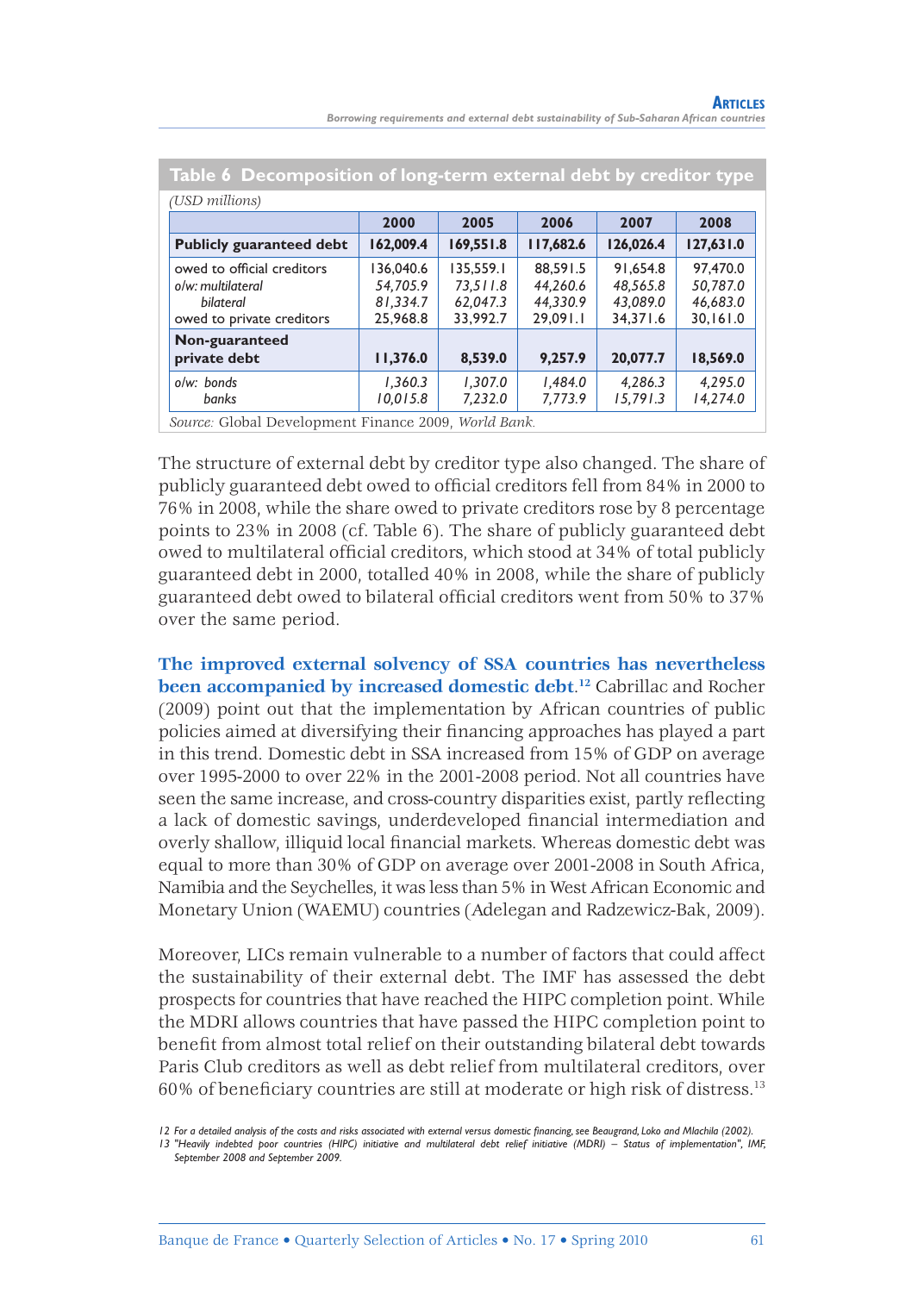*Borrowing requirements and external debt sustainability of Sub-Saharan African countries*

#### **Table 7 HIPC post-completion point SSA countries at a high risk of debt distress**

|              | <b>Last DSA</b>  | <b>Results</b>                                                                                                                                                                                                                 |
|--------------|------------------|--------------------------------------------------------------------------------------------------------------------------------------------------------------------------------------------------------------------------------|
| Burkina Faso | lune<br>2009     | The NPV of debt-to-exports ratio exceeds the indicative thresholds,<br>reaching 196.4% in 2024 on long-term decline in cotton exports.                                                                                         |
| Burundi      | March<br>2009    | The NPV of debt-to-exports ratio is expected to reach 169% by the<br>end of 2011. Exports remain weak and depend heavily on a single<br>product, coffee.                                                                       |
| Gambia       | February<br>2009 | According to 20-year projections, the NPV of debt-to-exports ratio<br>(147% in 2018) is above the reference threshold.                                                                                                         |
| Sao Tomé     | February<br>2009 | The baseline points to areas of weakness before planned<br>start-up of oil production in 2014. Some indicators, notably the NPV of<br>debt-to-exports ratio, exceed the indicative thresholds for the<br>2009-2014 period.     |
|              |                  | Sources: IMF and World Bank, "Heavily Indebted Poor Countries (HIPC) Initiative and<br>Multilateral Debt Relief Initiative (MDRI) – Status of Implementation", September 2009 and<br>joint assessments of debt sustainability. |

Thus, of the 26 countries that had reached the HIPC completion point by end-July 2009, 12 SSA countries were at moderate risk of debt distress and 4 were at high risk (cf. Table 7).

Similarly, of the 35 SSA countries that are potentially eligible for a PRGF programme (cf. Table 8), 17 are at moderate or high risk of debt distress. These countries share a number of the same vulnerabilities. High risk is generally linked to a narrow export base, concentrated on a few primary products and thus extremely sensitive to shocks (weather and price volatility), and to the quality of generally weak or deteriorating policies and institutions.14 Oil-exporting countries are not immune to debt distress: Angola and Chad are at moderate risk and Congo is at a high risk, although this country, which reached the HIPC completion point on 28 January 2010, should nevertheless see a sharp reduction in its debt ratios.

| Low risk                                                                                                                                                                                                            | Moderate risk                                                                                                           | High risk                                                                           | <b>Debt distress</b>                                                  |  |  |  |
|---------------------------------------------------------------------------------------------------------------------------------------------------------------------------------------------------------------------|-------------------------------------------------------------------------------------------------------------------------|-------------------------------------------------------------------------------------|-----------------------------------------------------------------------|--|--|--|
| Cameroon, Cape Verde,<br>Kenya, Madagascar,<br>Mali, Mozambique,<br>Nigeria, Senegal,<br>Tanzania, Uganda,<br>Zambia                                                                                                | Angola, Benin, Ethiopia,<br>Ghana, Lesotho,<br>Malawi, Niger Central<br>African Republic, Sierra<br>Leone, Chad, Rwanda | Burkina Faso, Burundi,<br>Congo, Côte d'Ivoire,<br>Gambia, Sao Tomé and<br>Principe | Comoros, DRC,<br>Guinea, Guinea-Bissau,<br>Liberia, Togo,<br>Zimbabwe |  |  |  |
| Source: IMF website, updated on 4 September 2009. Presentations of debt distress risk to IMF<br>Board cover 2007, 2008 and 2009. Countries that had reached HIPC completion point at 1 July<br>2009 are in italics. |                                                                                                                         |                                                                                     |                                                                       |  |  |  |

**Table 8 Risk to debt sustainability of PRGF-eligible African countries** 

*<sup>14 &</sup>quot;Heavily indebted poor countries (HIPC) initiative and multilateral debt relief initiative (MDRI) – Status of implementation", IMF, September 2008.*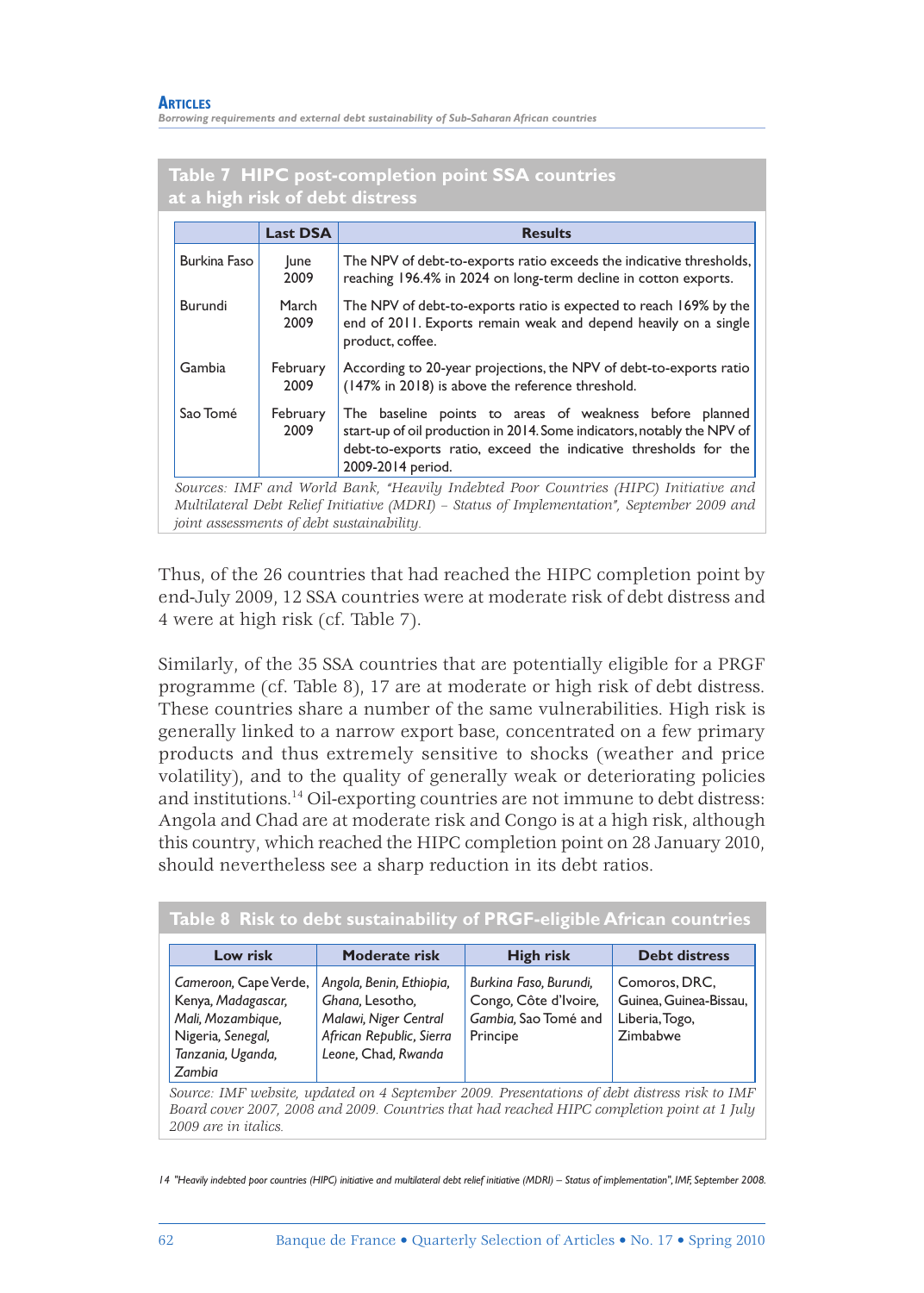Furthermore, DSAs of countries that reached the HIPC completion point show that the prospects for the future path of debt remain highly sensitive to the terms of new financing (IMF, 2008). In that paper, the assessment of debt sustainability includes a scenario based on less favourable (notably less concessional) new financing. In 60% of DSAs for these countries, the NPV of debt-to-exports ratio goes above the indicative threshold in the alternative scenario, compared with 30% of DSAs of non-HIPC countries.

# **2|2 The financial crisis has exacerbated the risk of debt distress15**

## The crisis could affect the external financing channels of some SSA LICs

Given how SSA countries specialise in commodities, which make up their main source of income, the crisis has affected them through a sharp shock to their exports and terms of trade, which has impacted current accounts and fiscal revenue.

While SSA countries account for just around 2% of global trade, their openness to international trade<sup>16</sup> is considerable and rising (it rose from  $65\%$  in 2000) to 79% in 2008). According to the IMF (2009), a 1% decline in global growth reduces SSA growth by approximately five-tenths of a percentage point. Furthermore, the external accounts of SSA countries are extremely sensitive to changes in the terms of trade.17 The current account balance of SSA countries went from a USD 1.86 billion surplus in 2008 to a USD 34.27 billion deficit in 2009 (or  $0.2\%$  and  $3.7\%$  of GDP respectively, cf. Table 9).

Direct investment flows have been supported in recent years by commodity-related projects and held steady in 2008. However, they declined in 2009 as projects in these sectors were postponed or cancelled. Remittances, estimated at USD 20 billion in 2008 in SSA, are also down. According to the World Bank, after growing by 13.4% in 2008, remittance flows to SSA are expected to contract by approximately 3% in 2009. However, the impact of the decline will vary according to how dependent local economies are on remittances.18

Overall, these developments will slow the growth in foreign reserves. However, reserves should remain at comfortable levels for oil-exporting SSA countries (7.9 months of imports of goods and services in 200919 compared

*<sup>15</sup> Chauvin and Lantéri (2009), "How the fi nancial crisis is affecting Sub-Saharan Africa", presentation to Banco de España, Madrid, 21-22 September 2009.*

*<sup>16</sup> Measured by ratio of (exports + imports)/GDP.*

*<sup>17</sup> According to the WEO of last October, the terms of trade for goods fell by 3.3% in 2009, after increasing by more than 15% in 2008. However, in the oil-producing region of the CAEMC, the BCAS estimates the decline at close to 40%.*

*<sup>18</sup> Countries that are heavily dependent, such as Lesotho (24.5% of GDP) and Gambia (12.5%), will be more affected than Kenya (5.3%), Swaziland (3.7%) and Benin (3.6%). World Bank, November 2009, "Migration and Development Brief: Outlook for Remittance Flows 2008-2010".*

*<sup>19</sup>* Regional Economic Outlook Africa*, IMF October 2009.*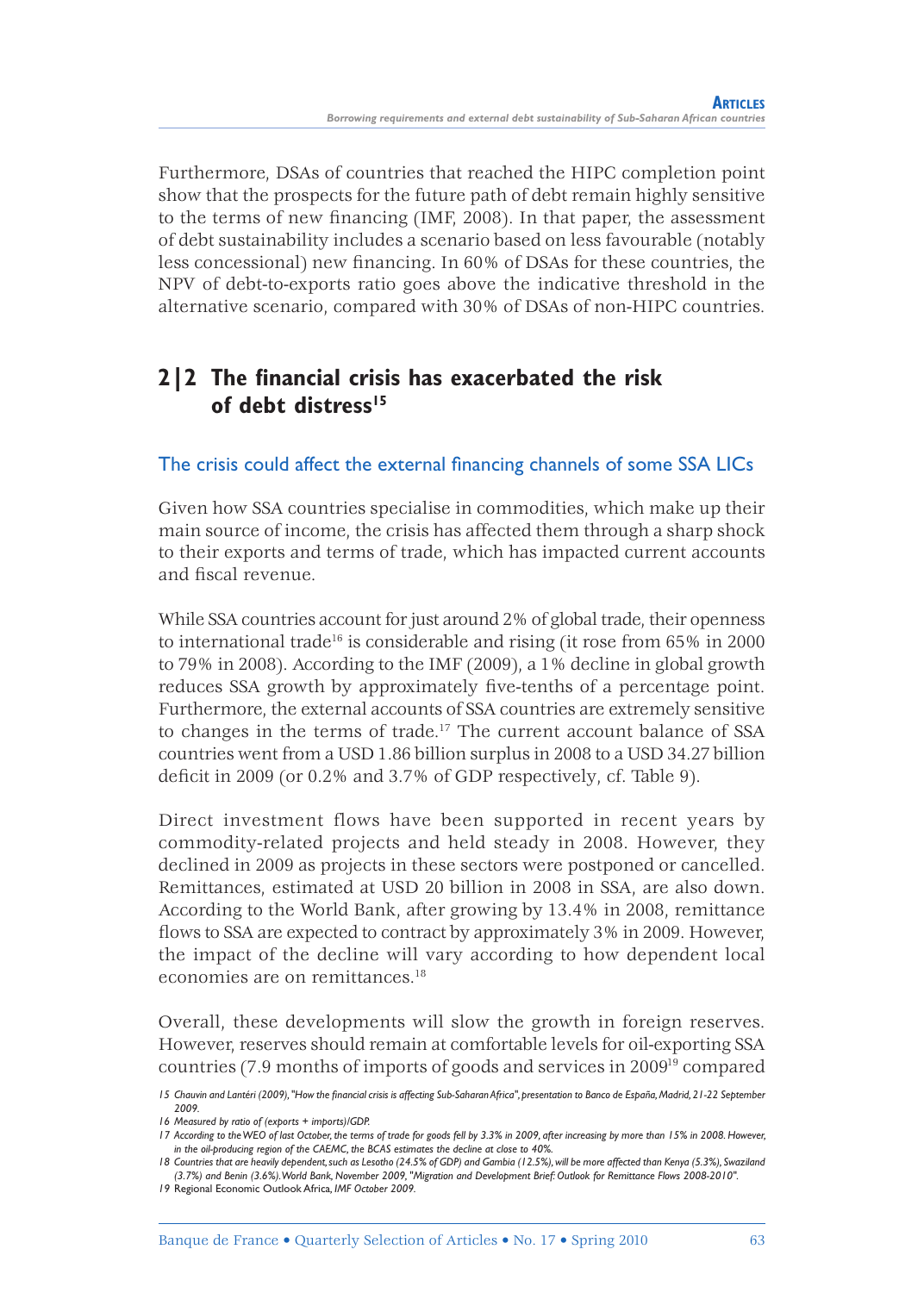#### **ARTICLES**

*Borrowing requirements and external debt sustainability of Sub-Saharan African countries*

| (USD billions)             |          |          |          |          |          |          |
|----------------------------|----------|----------|----------|----------|----------|----------|
|                            | 2006     | 2007     | 2008     | 2009     | 2010     | 2011     |
| <b>Current account</b>     | 22.63    | 2.05     | 1.86     | $-34.27$ | $-27.71$ | $-24.90$ |
| o/w: balance of goods      |          |          |          |          |          |          |
| and services               | 26.41    | 17.70    | 23.05    | $-30.92$ | $-12.80$ | $-4.55$  |
| net current transfers      | 32.72    | 35.94    | 39.59    | 43.52    | 36.89    | 37.97    |
| net income                 | $-36.62$ | $-51.66$ | $-61.04$ | $-47.12$ | $-51.97$ | $-58.46$ |
| <b>Capital account</b>     | 39.22    | 15.24    | 6.57     | 9.79     | 11.87    | 6.91     |
| <b>Financial account</b>   | $-46.39$ | 1.15     | 6.06     | 45.19    | 41.61    | 44.52    |
| o/w: net direct investment | 13.26    | 26.42    | 35.87    | 23.54    | 27.93    | 34.25    |
| net portfolio investment   | 19.53    | 11.54    | $-22.62$ | 5.92     | 11.97    | 14.65    |
| other net investment       | $-47.47$ | $-8.49$  | 9.76     | $-0.01$  | 12.21    | 12.26    |
| reserves                   | $-31.72$ | $-28.31$ | $-16.94$ | 15.74    | $-10.51$ | $-16.65$ |
| Pro memoria:               |          |          |          |          |          |          |
| Official flows, net        | 8.37     | 7.39     | 5.89     | 15.36    | 16.06    | 11.56    |
| Private flows, net         | 10.90    | 25.79    | 21.40    | 16.79    | 39.22    | 47.93    |

#### with 8.4 months in 2008), while oil-importing countries are likely to see their reserves stabilise, albeit at relatively low levels (4.3 months in 2009, compared with 3.8 in 2008).

Fears have also been voiced concerning the possibility of a reduction in bilateral public development aid if developed countries reassess their commitments because of a shift in fiscal policies. A reduction could have a significant direct impact because most African countries are highly dependent on international aid, which typically accounts for more than 10% of their GDP. However, these fears need to be tempered, since developed countries, including France, confirmed that they would stand by their commitments at the G2020 meeting in London in April 2009.

Countries with borrowing potential may seek to offset this possible reduction in external financing sources by increasing their non-concessional debt, notably from emerging creditors, which could threaten the sustainability of their debt.

#### Little room for manœuvre to respond to the crisis

The space that SSA countries have in which to manœuvre to support activity essentially hinges on their fiscal situation and borrowing capacity. Oil-importing countries are subject to especially significant fiscal constraints. In 2009, the deficit (excluding grants) of non-oil-producing LICs was expected at close to 8.1% of GDP (compared with 6.6% in 2008) while the deficit of fragile countries was estimated at 5.7% (compared with 3.9% in 2008). In these countries, however, the downturn is relatively less

*<sup>20</sup> The G20 comprises members of the G7 (Germany, Canada, USA, France, UK, Italy, Japan) as well as South Africa, Saudi Arabia, Argentina, Australia, Brazil, China, South Korea, India, Indonesia, Mexico, Russia, Turkey and the EU. Basically, the G20 is made up of the major industrialised economies of the G8 plus 11 large emerging economies and the EU.*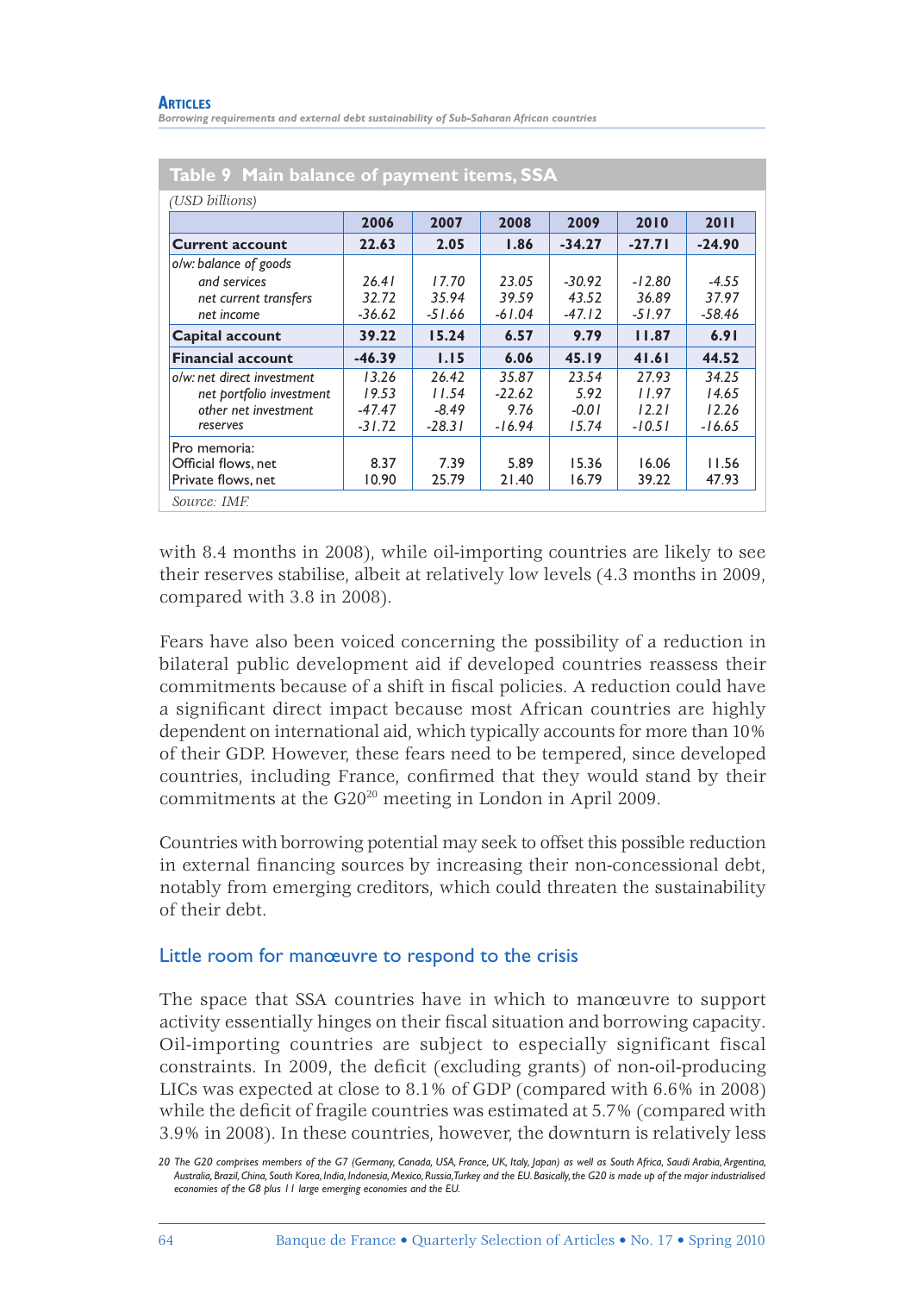| of the crisis        |                                                                                                                                    |
|----------------------|------------------------------------------------------------------------------------------------------------------------------------|
| <b>Vulnerability</b> | Country                                                                                                                            |
| High                 | Angola, Burundi, Zambia, DRC, CAR, Sudan, Nigeria, Liberia, Côte<br>d'Ivoire, Ghana, Lesotho, Mauritania                           |
| Medium               | Mozambique, Malawi, Tanzania, Madagascar, Ethiopia, Eritrea, Chad,<br>Niger, Cameroon, Congo, Niger, Burkina, Guinea, Sierra Leone |
| Low                  | Kenya, Mali, Senegal                                                                                                               |
|                      | Source: IMF, "The implications of the global financial crisis for low income countries", March 2009.                               |

**Table 10 Estimated vulnerability of African countries to the effects** 

severe because they already had large deficits. For oil-exporting countries, the relative decline in oil prices has undermined their fiscal positions, with their fiscal balance (excluding grants) moving from a surplus of 6.2% of GDP in 2008 to a deficit of  $6.1\%$  of GDP in 2009.

According to an IMF study<sup>21</sup> on the effects of the financial crisis on LICs, 28 LICs already have debt levels in excess of 60% of GDP. Simulations indicate that additional loans to make up for the shortfall in external financing<sup>22</sup> would quickly cause them to breach thresholds indicating high risk of debt distress. Exacerbating this situation is the fact that more than half of LICs' public debt is external and denominated in foreign currencies, which means, for countries with flexible exchange rate regimes, that a depreciation in exchange rates resulting from the deterioration of external balances will likely aggravate debt-to-GDP ratios. The currencies of several countries fell sharply between June 2008 and October 2009: the Ghanaian currency lost 33% against the US dollar, while Nigeria fell 22% and Zambia by 20%.

According to the IMF (2009), around one-third of LICs, of which half in SSA, are highly vulnerable<sup>23</sup> to the negative effects of the crisis on trade, FDI, aid and transfers (cf. Table 10).

## **2|3 The growing presence of emerging lenders: a source of uncertainty for the debt sustainability of African countries**

In recent years, the resumption of borrowing by some countries reflects a changing international environment in which new lenders, particularly among emerging countries, are coming forward. The financing practices of these new lenders differ from the consensual rules applied by traditional donors. For example, emerging lenders offer large amounts of financing, in some cases well above the amounts likely to be provided by the IMF and

<sup>21 &</sup>quot;The implications of the global financial crisis for LICs", March 2009. This IMF study looks at a sample of 71 LICs, of which half are in SSA.

*<sup>22</sup> Simulations assume that investment expenditure fi nancing from public development aid and FDI is replaced with public external borrowing.*

*<sup>23</sup> Vulnerability is based on simulations intended to estimate the impact of shocks to trade (decline in commodity prices to 1995-2007 average levels and 10% decline in other exports of goods and services), remittances (36% decline for SSA LICs), aid (20% decline on 2008) and FDI (30% decline relative to 2008 value) in terms of lost GDP and the reserves-to-imports ratio.*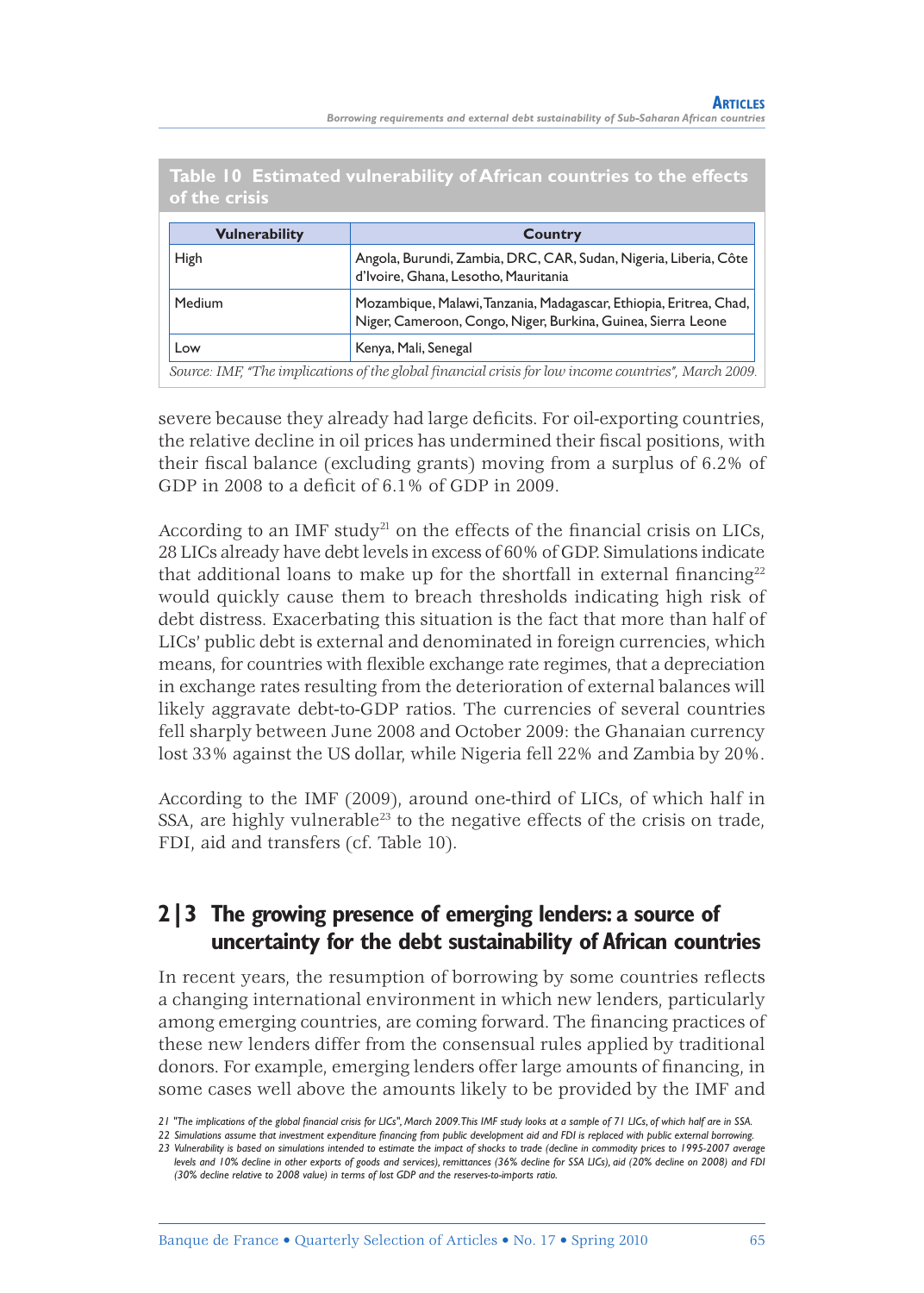the IDA, and without conditionality, particularly on governance. These financing arrangements are often semi- or non-concessional and may be secured by natural resources or associated with commitments by the borrower countries (capital goods purchases, supply of oil at prearranged price, etc.). $24$ 

The lending strategies of emerging countries are routinely criticised because these countries do not belong to the multilateral bodies that manage and monitor debt and are therefore not bound by the collective rules that members have established over time. China is often cited among the group of new lenders.25

At the second forum on China/Africa cooperation in Beijing<sup>26</sup> in November 2006, China announced that it would double its aid to Africa and supply USD 5 billion in additional financing in the shape of loans and credit over a three-year period. In Sharm El-Sheikh in November 2009, at the third China/Africa forum, China said it would grant USD 10 billion in subsidised loans to Africa as part of a three-year programme.

The financial aid provided by China comes in three forms: grants (generally aid in kind); zero-interest loans; and semi-concessional loans (distributed by China Exim Bank and China Development Bank).27 However, Chinese financing (cf. Table 11) is often criticised for failing to comply with the principles of the Paris declaration, governance rules and international standards.

| Table 11 Stock and flows of Chinese FDI in Africa                               |      |                  |                            |                                                          |      |                  |      |  |
|---------------------------------------------------------------------------------|------|------------------|----------------------------|----------------------------------------------------------|------|------------------|------|--|
| (% of total FDI in Africa)                                                      |      |                  | (% of total FDI to Africa) |                                                          |      |                  |      |  |
| <b>Stock of Chinese FDI in Africa</b>                                           |      |                  |                            | <b>Flows of Chinese FDI</b><br>to main African countries |      |                  |      |  |
|                                                                                 | 2003 |                  | 2008                       |                                                          | 2003 |                  | 2008 |  |
| Zambia                                                                          | 29.3 | South Africa     | 39.1                       | Nigeria                                                  | 32.6 | South Africa     | 87.6 |  |
| South Africa                                                                    | 9.1  | Nigeria          | 10.2                       | <b>Mauritius</b>                                         | 13.7 | Zambia           | 3.9  |  |
| Zimbabwe                                                                        | 7.5  | Zambia           | 8.3                        | South Africa                                             | 11.8 | Nigeria          | 3.0  |  |
| Nigeria                                                                         | 6.5  | Sudan            | 6.8                        | Zambia                                                   | 7.4  | Madagascar       | IJ   |  |
| Madagascar                                                                      | 5.7  | Algeria          | 6.5                        | Mali                                                     | 7.2  | Algeria          | 0.8  |  |
| Kenya                                                                           | 5.2  | <b>Mauritius</b> | 2.9                        | Algeria                                                  | 3.3  | <b>Mauritius</b> | 0.6  |  |
| Gabon                                                                           | 4.9  | Tanzania         | 2.4                        | Egypt                                                    | 2.8  | Gabon            | 0.6  |  |
| Guinea                                                                          | 2.9  | Madagascar       | 1.9                        | Benin                                                    | 2.8  | <b>DRC</b>       | 0.4  |  |
| Egypt                                                                           | 2.9  | Niger            | 1.7                        | Mauritania                                               | 2.3  | Kenya            | 0.4  |  |
| <b>Mauritius</b>                                                                | 2.6  | <b>DRC</b>       | 1.7                        | Uganda                                                   | 1.3  | Tanzania         | 0.3  |  |
| Source: 2008 Statistical Bulletin of China's Outward Foreign Direct Investment. |      |                  |                            |                                                          |      |                  |      |  |

*24 Rocher (E.) (2007),* "Les risques de ré-endettement des pays en développement après les annulations de dettes", Bulletin de la Banque de France, *No. 157, January.*

*25 "Financing Development in Africa: the growing role of non-DAC development partners", G24 Secretariat, 21 July 2008.*

*26 The forum on China/Africa cooperation was set up in October 2000 and seeks to strengthen cooperation between China and Africa. The forum meets every three years and gives rise to a three-year action plan.*

*27 See Reisen (2007).*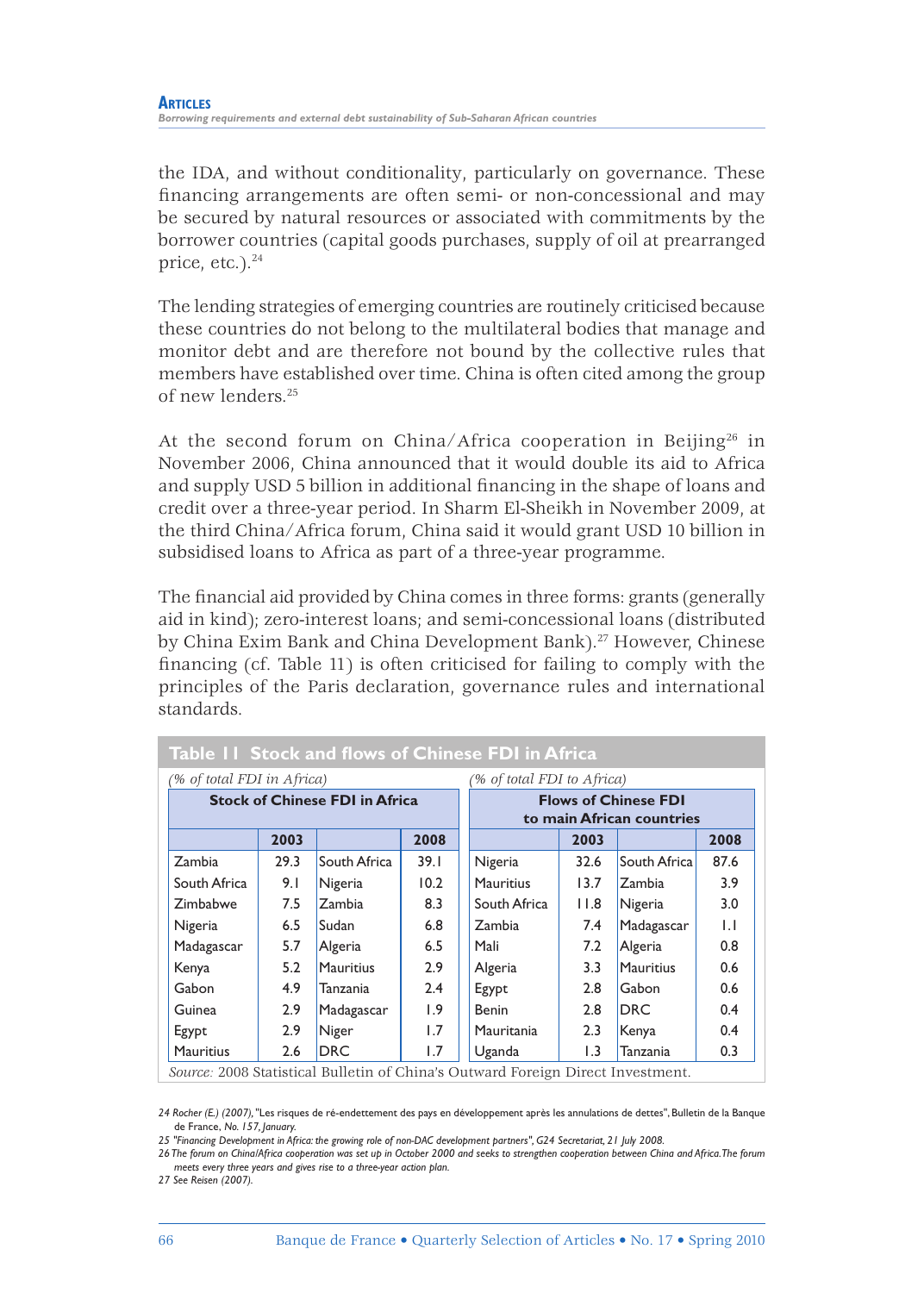To limit the potentially negative effects of non-concessional borrowing, the World Bank has introduced a "preventive" framework to gather information about loans taken on by AID clients and their level of concessionality. Reporting obligations are part of the IDA's Non-Concessional Borrowing Policy (NCBP), $^{28}$  which was approved by the IDA Board in July 2006, then reviewed in June 2008. It defines the deterrent/disciplinary measures that can be taken against free rider behaviour by certain lenders and non-concessional debt arrangements for MDRI beneficiaries. In fact, the reporting mechanism is not yet fully operational because of the breadth of the procedures and the coordination needed between all the creditors involved. However, the annual DSF<sup>29</sup> exercises should be an opportunity to sound out countries on the prospects for taking on more loans, including, as the case may be, non-concessional loans. If cross-checks show after

#### *BOX 2*

#### *The DSF and emerging lenders*

*On 22 April 2008, the DRC signed a cooperation agreement with a group of Chinese*  firms on investments in the mining sector and public infrastructure. The total loan *amount covered by the agreement was USD 9.2 billion, of which USD 3.2 billion for the mining sector and two USD 3 billion loans for public infrastructure projects.*

*These loans to non-government structures came with non-concessional terms and were covered by an implicit guarantee from the Congolese government or a commitment to service the debt through earmarked government revenues.*

*According to criteria established by IDA policy, the arrangements did not have a high enough level of concessionality, which could have led to a reduction in the amount of aid granted to the DRC. Also, the terms of the agreement appeared to undermine the preferred creditor status of the international financial institutions (IFIs). The question* was then raised as to whether the planned financial arrangements could compromise *debt sustainability and threaten the debt relief that the DRC was likely to receive under the HIPC initiative and the MDRI.*

*In October 2008, after talks with the IMF and the World Bank, the Congolese authorities reaffirmed their interest in the financing, while recognising the potential* cost of guarantees provided by the government. The IMF reiterated that the financing *was not concessional and might make Congolese debt less sustainable.*

*.../...*

*<sup>28</sup> Reference document: "IDA countries and non-concessional debt: dealing with the 'free rider' problem in IDA 14 grant-recipient and post MDRI countries", World Bank, 19 June 2006.*

*<sup>29</sup> See IMF report "Staff guidance note on the application of the joint fund-bank debt sustainability framework for LICs", 6 October 2008 for a detailed presentation of the process for carrying out a DSA and its frequency. A DSA is carried out at least once a year for PRGF-eligible IDA countries.*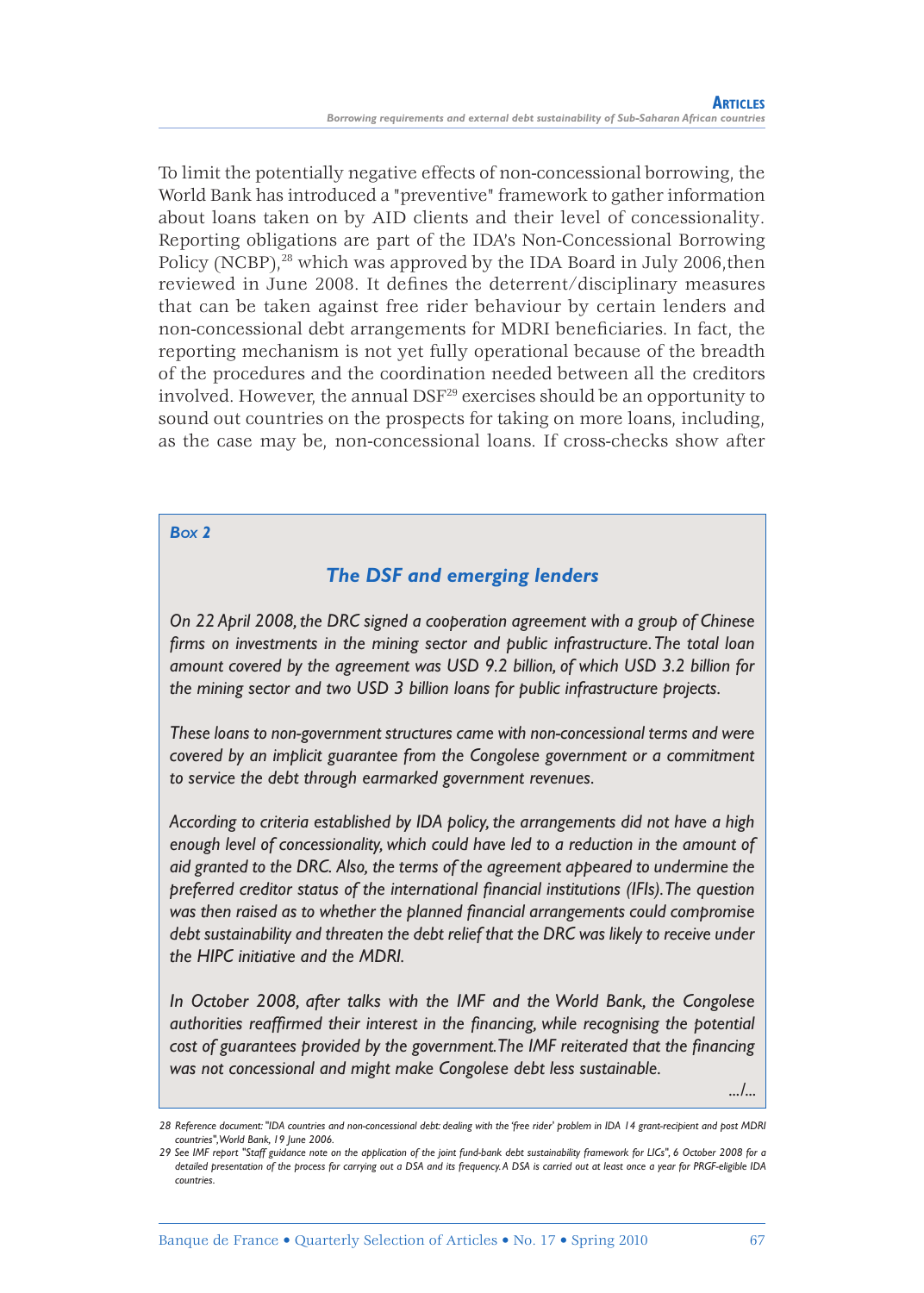*The World Bank acknowledged the country's need for infrastructure investment, but said that the impact of these projects on long-term growth was not clear.*

*The IMF and the World Bank proposed that certain terms of the agreement be modified to make it more compatible with the terms of a new three-year agreement under the PRGF, paving the way for debt relief under the HIPC initiative and the MDRI*  and financing insurance from the Paris Club.

*At the IMF Board meeting of 11 March 2009 on the application for assistance under the Rapid Access Component of the Exogenous Shocks Facility, it was indicated that if the renegotiation of the Chinese loans was deemed satisfactory, in June 2009 the Board could examine the question of introducing a PRGF programme.*

*Progress was made in summer 2009. In November 2009, the Congolese authorities approved an amendment to the Chinese agreement including three clauses:*

- *withdrawal of the sovereign guarantee for the mining loan;*
- *cancellation of phase two of the infrastructure project;*
- *restriction of the sovereign guarantee to phase one of the infrastructure project.*

*Following the signature of the amendment, the IMF and the World Bank carried out a DSA, which found that the loan's concessionality level included an estimated grant element of between 42% and 46%, which was consistent with IMF requirements*  and did not significantly alter the DRC's debt sustainability in the medium term. *On 11 December 2009, the IMF Board approved the conclusion with the DRC of a three-year SDR 346.45 million programme under the PRGF.*

the fact that borrowers have not been transparent, they will be liable for disciplinary measures. According to the NCBP, the disciplinary framework should contain, as a minimum:

- provisions for tightening the terms of assistance to borrowers;
- reductions in the amount of aid.

# **3| On the need for strengthened international cooperation and transparency**

Illustrating the impact of the current crisis, the number of applications from LICs to the IMF for financial assistance has significantly increased, climbing from five in 2007 to 23 in 2008. By mid-September 2009, demand for concessional financing from the IMF had reached SDR 2.1 billion,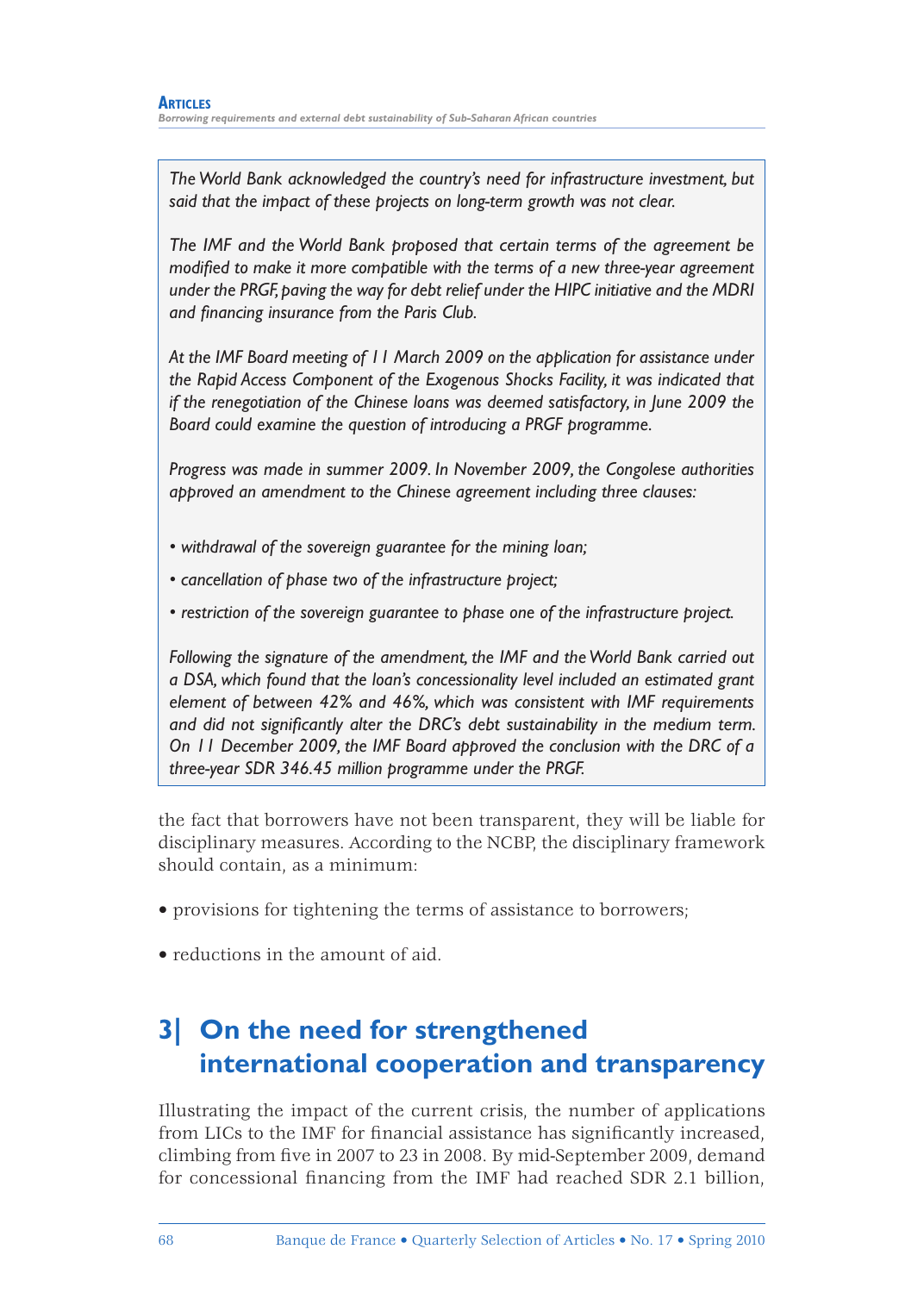compared with SDR 0.8 billion for full-year 2008. The increase in borrowing requirements highlights the need to step up cooperation between all donors (new and traditional), and to make donors' methods more transparent, as part of the current reforms to the debt sustainability framework.

# **3|1 Forging greater international cooperation and transparency within the DSF**

Efforts, particularly by G7 and G20 countries, to promote broader use of the DSF have intensified since 2007. At the G7 meeting in Washington in April 2007, finance ministers stressed the importance for debtor and creditor countries of using the DSF as a support for debt and lending policies. They emphasised the need to avoid the emergence of new cycles of debt distress by involving all parties, including lenders.

This idea was again highlighted in the action plan for good financial governance in Africa put together by the G8 in May 2007.30 The plan emphasised the need for responsible lending practices, based on increased use of the DSF and information-sharing by lenders, to strengthen coordination and promote more effective use of funds.

Meeting in Berlin in October 2007, the G8 finance ministers wanted to further discussions on using the DSF by bringing in commercial creditors to reflect LICs' increased use of private financing sources. Work continued within the G20, which set up a debt sustainability study group in 2008.

This initial round of work has yielded several avenues of discussion, including the following:

• the shared responsibility of lenders and borrowers in minimising the risks of debt distress: borrowers can play their part through efforts to improve transparency, debt management capacity and sound macroeconomic policies; lenders, meanwhile, should use the DSF, which is a key tool in assessing the risks of debt distress and supporting financing decision-making;

• the need to strengthen international cooperation through shared initiatives that make it possible to:

- exchange views in international fora such as the G20;
- support borrowers through technical assistance programmes;
- consider ways to ensure greater coordination in lending decisions;

– improve information-sharing, transparency and available data on lending decisions.

30 "G8 action plan for good financial governance in Africa", 19 May 2007. G8 2007 finance ministers meeting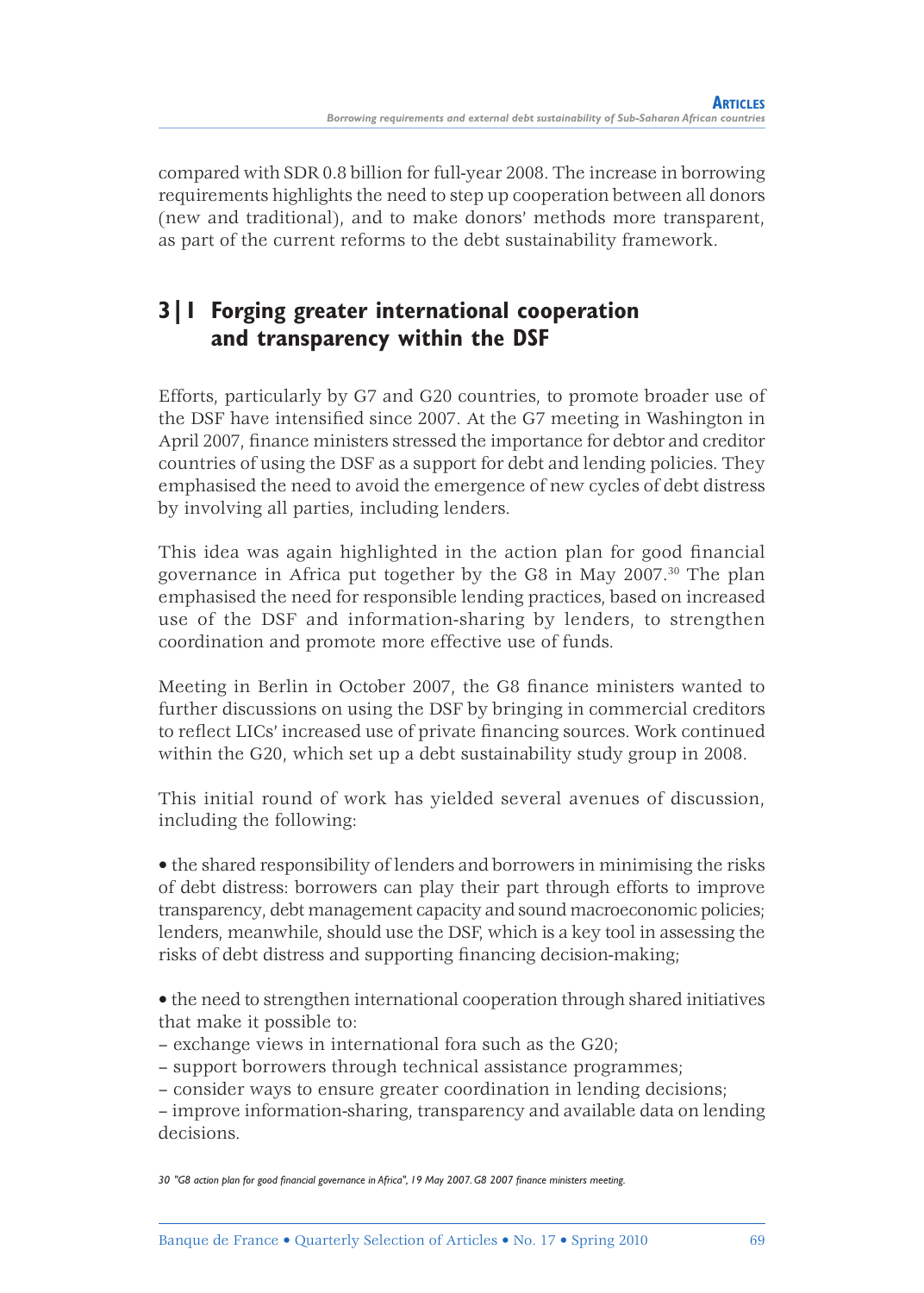# **3|2 Looking for greater flexibility from the DSF**

Following internal reviews of the DSF<sup>31</sup> and recommendations by the G20 London meeting (April 2009), the IMF and the World Bank adopted reforms in January 2010 to enhance the framework's flexibility, without impinging on its main objective, i.e. controlling debt strategies. In particular, the reforms seek to reduce the procyclical nature of the DSF (reduction of threshold effects), notably during crises, take into account all stable external resources (including remittances), and encourage budget spending to be redirected towards economic development (recognise impact of public investment expenditure on growth). Specifically, the reform<sup>32</sup> covers the following aspects:

• **Mitigate threshold effects:** sustainable external debt limits depend heavily on changes in CPIA scores, which are limited in number. Threshold effects have been the subject of concerns in the past, and modifications were made in 2006 with the decision to use a three-year (rather than a one-year) moving average for these indices. In the future, when the CPIA crosses its boundary, a country's performance category will take place only if the CPIA score changes by more than 0.05 from the boundary for two consecutive years.

• **Enhance recognition of remittances:** developing countries that are classified as medium risk or that are likely to change category, and that receive sizable and stable remittances, could have these funds taken into account in the DSA under certain conditions and thus obtain a more favourable risk rating.

• **Integrate the impact of debt-financed investment on growth:** one shortcoming identified with the DSF was that it did not integrate the likely feedback effects from public investment on economic growth and the budget revenues generated. Nevertheless, despite the methodological difficulties involved in identifying and modelling this impact, a two-stage approach was adopted:

– pursue the current approach based on case-by-case analyses;

– extend empirical work by constructing a computable general equilibrium model incorporating the effects of public investment.

• Define the conditions under which the debt of state-owned enterprises **may be excluded.** The new framework considers that debt automatically encompasses all state-owned enterprises. However, in certain cases,

*<sup>31</sup> IMF and IDA (2008), "Staff guidance note on the application of the joint fund-bank debt sustainability framework for low-income countries", 6 October 2008.*

*<sup>32</sup> IMF (2009), "Debt limits in fund-supported programs – Proposed new guidelines", Strategy, Policy and Review Department, 5 August.*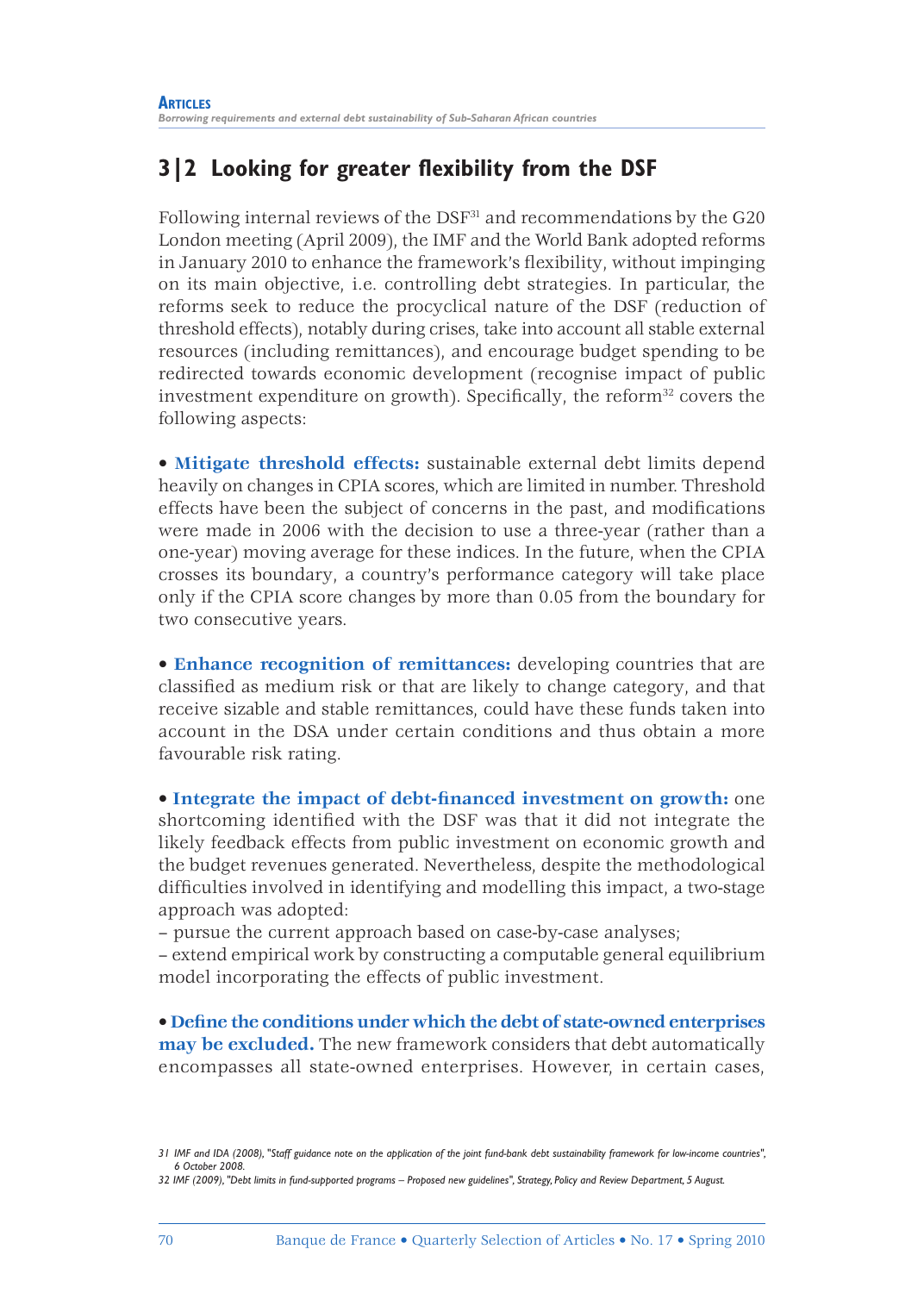state-owned enterprises that can borrow without a public guarantee and whose operations pose only a limited fiscal risk for the government may be excluded from external public debt. Other specific criteria may also be used to guide decisions, including managerial independence and the existence of subsidies and transfers.

Furthermore, to better take account of changes in the economic environment of LICs, admissible debt ceilings and concessionality terms imposed within the framework of IMF programmes were reviewed in December 2009.

There are several reasons to allow more flexibility on concessionality:<sup>33</sup>

• LICs do not have uniform borrowing requirements, debt levels or aid dependency;

• even if new donors follow less concessional lending practices, their funding may be an additional source of financing for project development, particularly in infrastructure;

• the crisis could cause a reduction in private capital flows to LICs and thus increase their borrowing requirements;

• whereas the concessionality requirement for external debt was, among other things, intended to limit exchange rate risk associated with market financing in foreign currency, the increase in the share of local currency debt held by non-resident agents raises the question of whether it is appropriate to consider only external debt. Until now, external debt was defined based on the criterion of creditor residency (non resident) and was often associated with foreign-currency debt. The IMF recommends the following options: for the most advanced LICs with open capital accounts, if concessionality requirements arise, total public debt should be taken into account, eliminating the distinction between external and domestic debt; for LICs with relatively closed capital accounts or limited integration within international financial markets, the use of the residency criterion is still relevant, with some amendments. For LICs in an intermediate situation with a large amount debt excluded from the application of the residency criterion, a currency denomination criterion might be an option. Concessionality requirements could then be applied to foreign-currency denominated debt, irrespective of the residency of the creditor.

Overall, while concessionality requirements are still based on the vulnerability of member countries, they have become more flexible for countries with higher capacity to manage public resources.

33 IMF (2009), "Changing patterns in low-income country financing and implications for fund policies on external financing and debt", 25 February.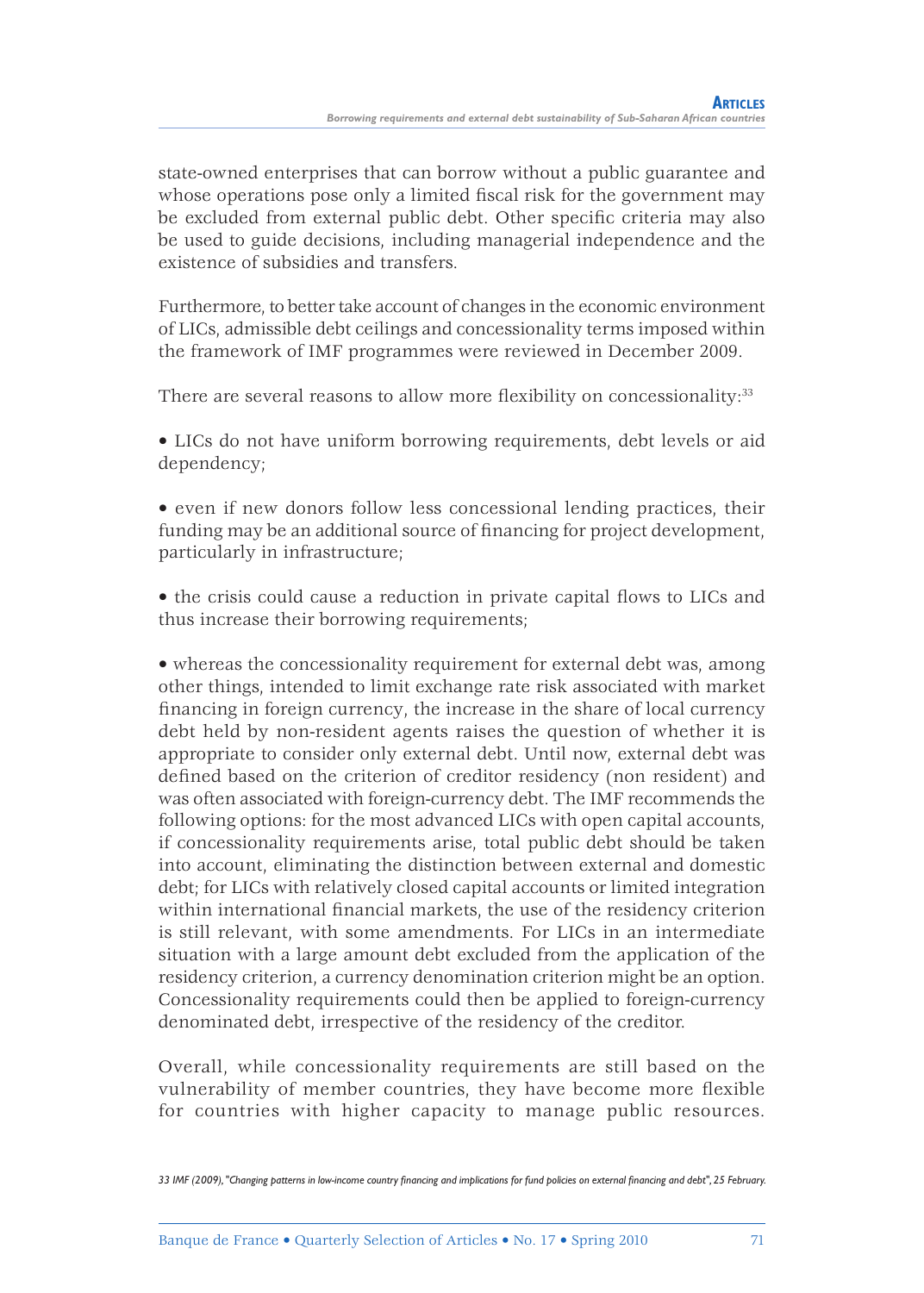This capacity is based on:

• the budget formulation process, particularly the identification of expenditures needed for development (inclusion of an element covering spending quality and guidance);

• the chain of expenditures, internal and external control mechanisms, the medium-term debt management strategy, including the establishment of a performance track record;

• the quality of institutions and the transparency of policies, assessed by combining the CPIA and Public Expenditure and Financial Accountability (PEFA) indicators.

Given the diversity of available information, to ensure that countries are fairly treated, the IMF has adopted a two-stage approach:

• use of indicators with broad coverage of LICs to enable a preliminary identification of higher-capacity countries: for this, a sub-CPIA (derived from the CPIA and comprising two policy-related components (debt and fiscal) and three components rating the quality of financial management and institutions) and the PEFA are used;

• a more precise classification of countries based on these indicators and additional sources of information, such as the Report on the Observance of Standards and Codes (ROSC), Debt Management Performance Assessment (DeMPA), Project Performance Assessment (PPA) and Worldwide Governance Indicators (WGI), plus the expertise of IMF and WB staff.

To the extent that the DSF has increasingly structured IMF financial programming and monitoring since 2005, the proposals to reform debt ceilings are aimed at ensuring increased flexibility of debt conditions and at customising the debt ceilings of member countries.

Accordingly, the new IMF policy based on the DSF is more flexible, offering several options depending on the economic situation of individual LICs, to guarantee access to concessional financing while leaving open the possibility of taking on non-concessional financing. The options proposed  $(cf. Table 12)$  are intended to reflect the diverse situations of LICs in terms of their debt vulnerabilities and debt management capacity.

Thus, as regards ceilings on non-concessional borrowing, four different types of capacity-based concessionality requirements apply.

In the group of low-capacity countries, the concessionality threshold for countries with higher debt vulnerability is at least 35% and applicable to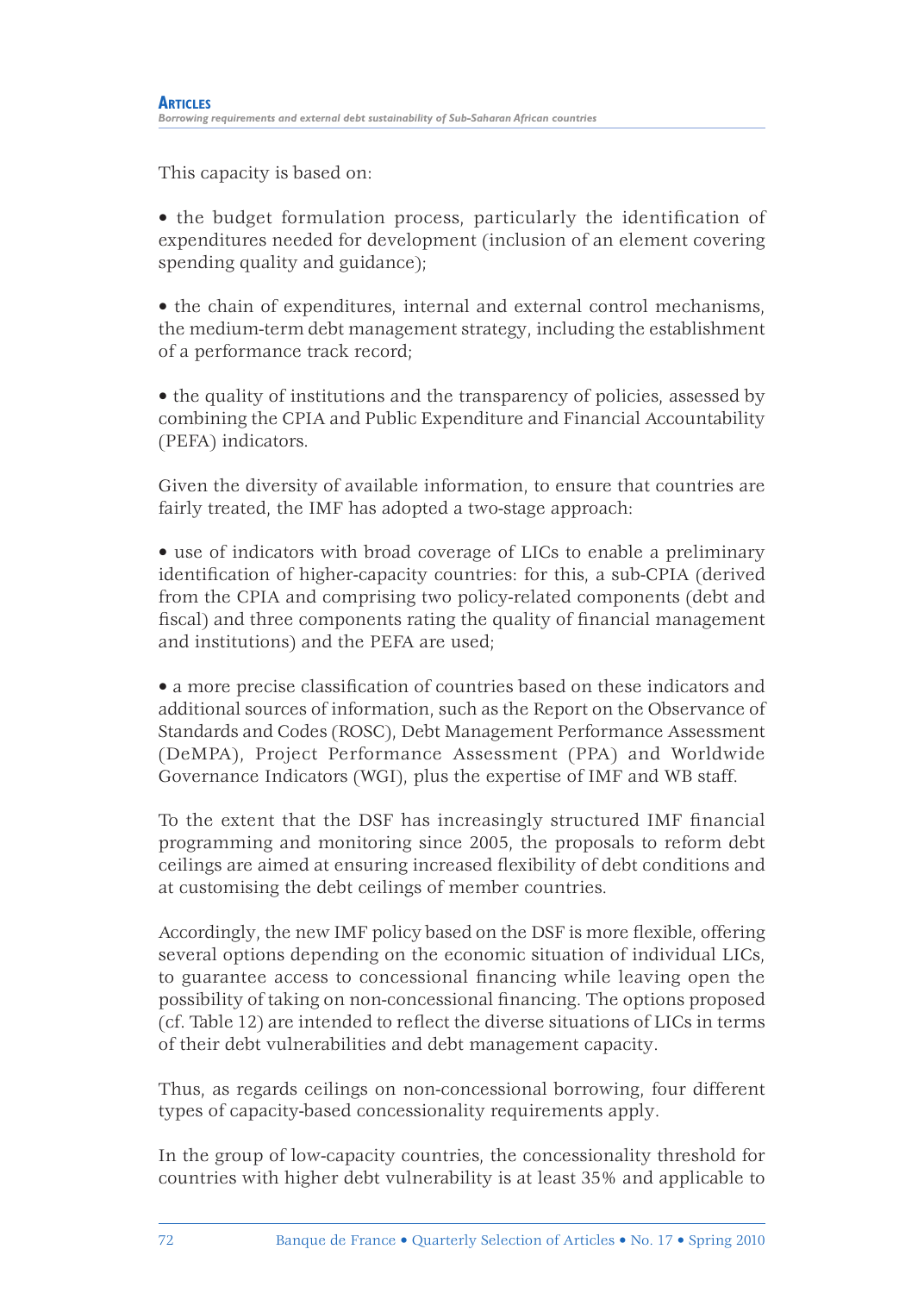*Borrowing requirements and external debt sustainability of Sub-Saharan African countries*

| <b>Management</b> | <b>Extent of debt vulnerabilities</b>                                                                                                                                                                                |                                                                                                                                                                                                                            |  |  |  |  |
|-------------------|----------------------------------------------------------------------------------------------------------------------------------------------------------------------------------------------------------------------|----------------------------------------------------------------------------------------------------------------------------------------------------------------------------------------------------------------------------|--|--|--|--|
| capacity          | Lower                                                                                                                                                                                                                | <b>Higher</b>                                                                                                                                                                                                              |  |  |  |  |
| Higher            | <b>Minimum</b><br>concessionality<br>average<br>requirement applied to external or total<br>public borrowing; for most advanced<br>LICs, no concessionality requirements<br>and overall nominal debt limit if needed | Overall limit on the PV of external or<br>total public debt; for most advanced LICs,<br>ceilings on nominal external or total<br>public debt                                                                               |  |  |  |  |
|                   | Cape Verde                                                                                                                                                                                                           |                                                                                                                                                                                                                            |  |  |  |  |
| Lower             | concessionality requirement Maintain<br>Minimum<br>debt (e.g., higher and untied nonzero limits, with limited<br>if consistent with maintenance of low debt   non-concessional borrowing<br>vulnerabilities)         | minimum<br>concessionality<br>applicable to each debt, but with added requirement applicable to each debt (old<br>flexibility on non-concessional external system), likely higher than 35 percent,<br>for<br>or no<br>room |  |  |  |  |
|                   | Angola, CAR, Ethiopia, Ghana, Mali,<br>Mauritania, Mozambique, Niger, Senegal,<br>Sierra Leone, Tanzania, Uganda, Zambia                                                                                             | Burkina Faso, Burundi, Comoros, RDC,<br>Congo, Côte d'Ivoire, Djibouti, Gambia,<br>Guinea, Liberia, Sao Tomé and Principe, Togo                                                                                            |  |  |  |  |
| Source: IMF.      |                                                                                                                                                                                                                      |                                                                                                                                                                                                                            |  |  |  |  |

**Table 12 Concessionality requirements: eligibility of African LICs executing an IMF-supported programme at 7 December 2009**

each loan separately. Non-concessional loans should be the exception. For countries with lower debt vulnerability, the threshold would be 35%, with the option of taking on non-concessional loans up to limits that do not exacerbate vulnerabilities.

In the group of higher-capacity countries, annual debt-accumulation limits are set in PV terms for countries with higher debt vulnerability. In the case of the most advanced LICs, these limits might also be set in nominal terms. A minimum average concessionality requirement for debts contracted or guaranteed over a given period is established for countries with lower debt vulnerability. For the most advanced LICs, consideration might also be given to dropping concessionality requirements.

International cooperation efforts, particularly since 2007, have made the DSF more flexible. These changes, which have taken place while maintaining the DSF's overarching objective, i.e. to preserve the debt sustainability of LICs over the medium term, should make it possible to reflect the new international context in which these countries find themselves, characterised by increased borrowing requirements and a sharp rise in less concessional financing provided by emerging countries.

For this reason, the development of local financial markets operating in local currencies, promoted by a redemption from "original sin", is a key way forward in lessening financing constraints. The development of financial markets in SSA would make it possible to recycle not just local savings, which are insufficient but relatively plentiful when substantial capital flight is factored in, but also migrants' savings and the portion, however tiny, of surplus global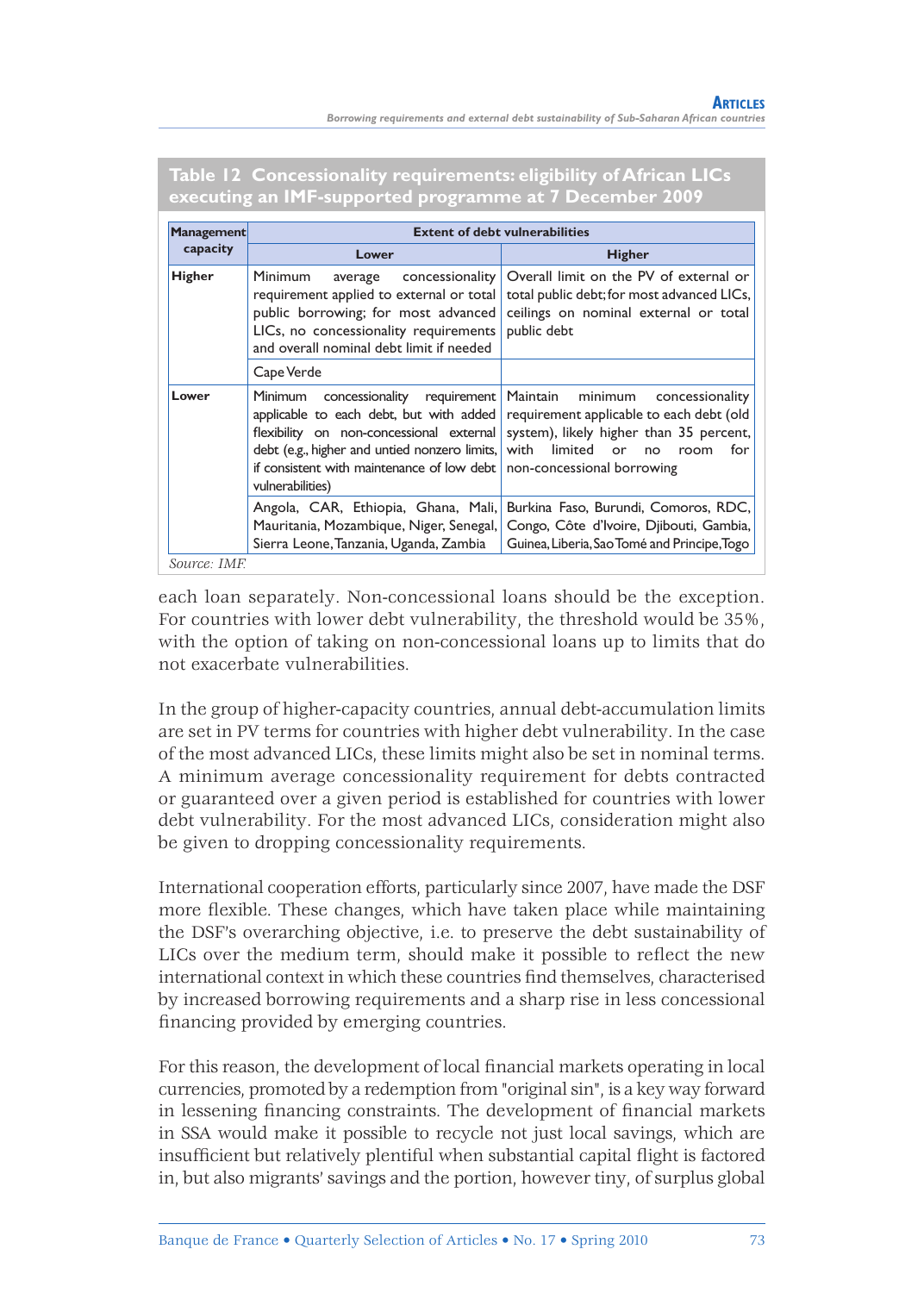savings drawn by the prospects of diversification. The DSF can play a useful part in building credibility on the way to achieving this desirable shift.

Furthermore, the DSF provides new emerging creditors with a preventive framework to avoid past problems. While their unwillingness to apply rules that they did not help to make is understandable, it is possible to promote awareness about the mutual benefits that the DSF can bring in a multilateral framework. Including the DSF in the G20 development agenda could help in this regard.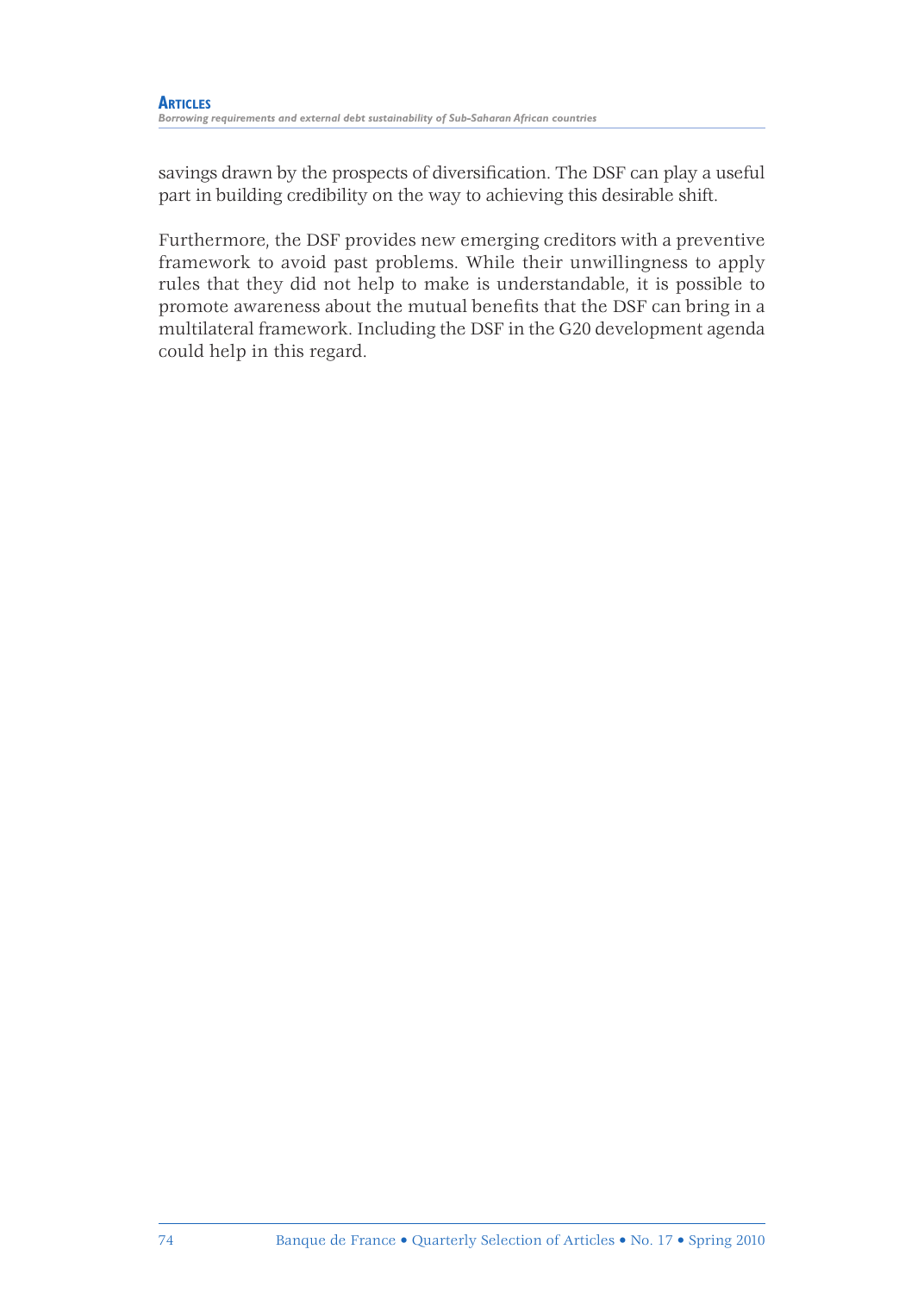# **References**

#### **Adelegan (O.J.) and Radzewicz-Bak (B.) (2009)**

"What determines bond market development in sub-Saharan Africa", IMF, *Working Paper* 09/213.

#### **Beaugrand (P.), Loko (B.) and Mlachila (M.) (2002)**

"The choice between external and domestic debt in financing budget defi cits: the case of Central and West African countries", IMF, *Working Paper* 02/79.

#### **Cabrillac (B.) and Rocher (E.) (2009)**

*"Les marchés de titres de la dette publique dans les pays africains en développement: évolution récente et principaux défi s", Bulletin de la Banque de France*, No. 176, 2nd quarter.

#### **Chauvin (S.) and Lantéri (M.) (2009)**

"How the financial crisis is affecting Sub-Saharan Africa", Banco de España workshop, Madrid, 21-22 September, downloadable at *http://www. bde. es/webbde/es/secciones/sobreelbanco/Conferencias/ VII\_ Encuentro\_d\_6ffa0197150a121. html.*

#### **Chinese Trade Ministry (2008)**

*Statistical Bulletin of China's Outward FDI.*

#### Djoufelkit-Cottenet (H.) and Raffinot (M.) (2008)

*"Viabilité de la dette des pays à faible revenu dans une perspective de réendettement postallégements de dette",* AFD, *Document de recherche* No. 75, December.

#### **Dorsey et alii (2008)**

"The landscape of capital flows to low income countries", IMF, *Working Paper* 08/51.

### **IMF (2005)**

*Annual Report*, Chapter 3.

#### **IMF (2006)**

"How to do a debt sustainability analysis for low-income countries", October.

#### **IMF (2008)**

"The macroeconomics of scaling-up aid scenarios: the cases of Benin, Niger and Togo", African Department, 19 September.

#### **IMF (2008 and 2009)**

"Heavily Indebted Poor Countries (HIPC) Initiative and Multilateral Debt Relief Initiative (MDRI) – Status of implementation", September.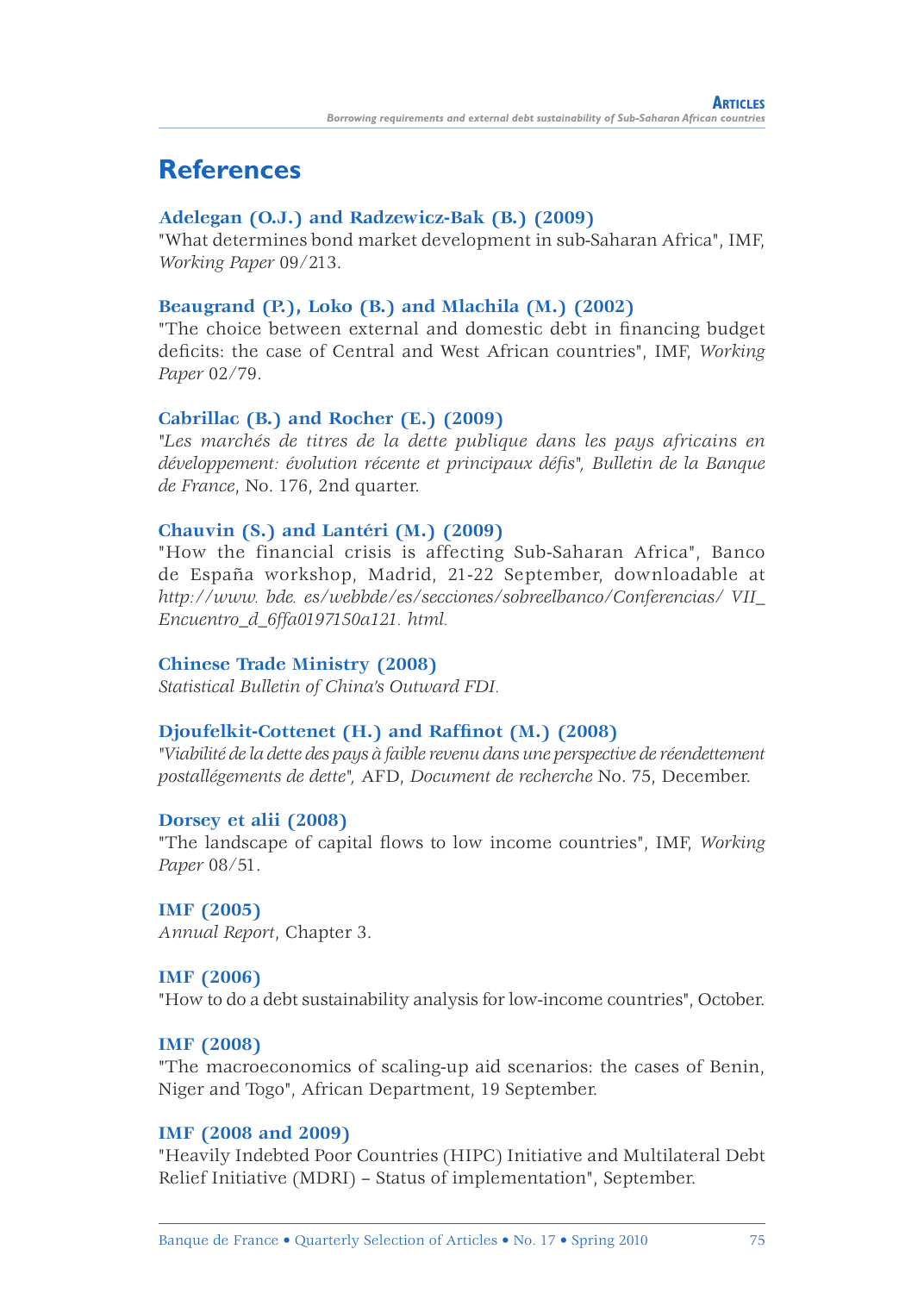#### **ARTICLES**

*Borrowing requirements and external debt sustainability of Sub-Saharan African countries*

### **IMF (2009)**

"Changing patterns in low-income country financing and implications for fund policies on external financing and debt", Strategy, Policy and Review Department, 25 February.

### **IMF (2009)**

"The Fund's facilities and financing framework for low-income countries", Strategy, Policy and Review and Finance Departments, 25 February.

### **IMF (2009)**

*Regional Economic Outlook Africa*, April and October.

### **IMF (2009)**

"Debt limits in fund-supported programs – Proposed new guidelines", Strategy, Policy and Review Department, 5 August.

### **IMF (2009)**

"Review of some aspects of the low-income country debt sustainability framework", 5 August, Paris.

### **IMF (2009)**

*World Economic Outlook*, October.

### **IMF and IDA (2008)**

"Staff guidance note on the application of the joint fund-bank debt sustainability framework for low income countries", 6 October.

**Paris Club** 

*http://www.clubdeparis.org/.*

## **Ratha (D.), Mohapatra (S.) and Silwal (A.) (2009)**

"Migration and remittance trends 2009: a better than expected outcome so far, but significant risks ahead", *Migration and Development Brief 11*, Development Prospects Group, World Bank, 3 November.

### **Reisen (H.) (2007)**

"Is China actually helping improve debt sustainability in Africa", G24 *Policy Brief* No. 9.

### **Reisen (H.) (2008)**

"From Old-Donor Debt Relief to Emerging Lenders in Africa", *OECD Development Centre Policy Insights* No. 57, January.

### **Rocher (E.) (2007)**

*"Les risques de ré-endettement des pays en développement après les annulations de dettes", Bulletin de la Banque de France,* No. 157, January.